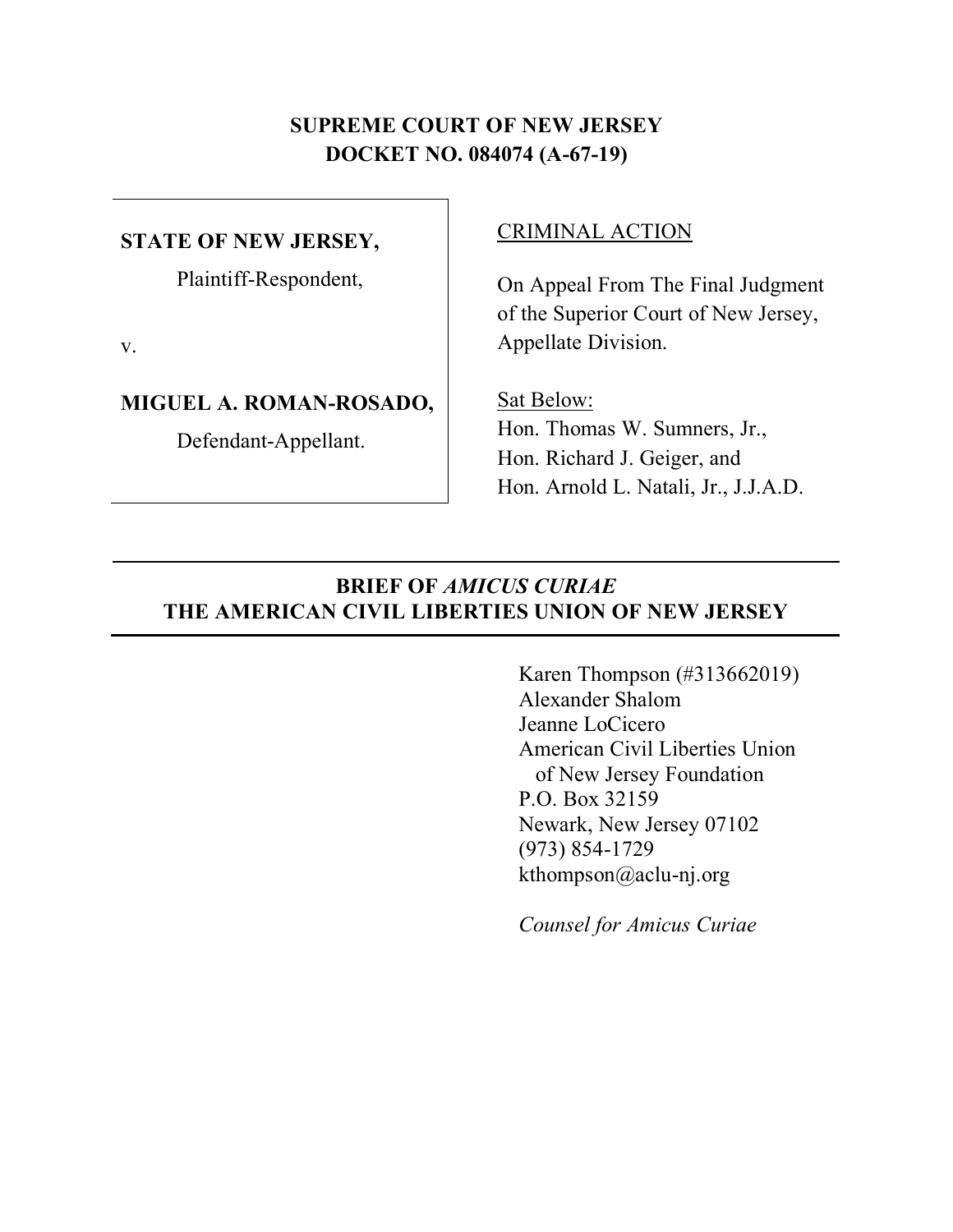# **TABLE OF CONTENTS**

| I.        |    | Officer Warrington's Traffic Stop of Mr. Roman-Rosado While Driving                                                                                                                                              |
|-----------|----|------------------------------------------------------------------------------------------------------------------------------------------------------------------------------------------------------------------|
|           | A. | The State did not carry its burden to demonstrate the reasonableness                                                                                                                                             |
|           |    | 1.<br>Officer Warrington failed to provide sufficient evidence that his                                                                                                                                          |
|           | B. | Even if the stop were objectively reasonable, which it is not, this<br>Court should maintain its higher Article I, Paragraph 7 protections<br>and reject the holding articulated in Heien v. North Carolina, 574 |
|           |    | New Jersey's Appellate Courts have committed to safeguarding<br>1.<br>the Fourth Amendment and Article I, Paragraph 7 rights of                                                                                  |
|           |    | This Court should not reward law enforcement for being<br>2.                                                                                                                                                     |
|           |    | Adoption of <u>Heine</u> would contradict the rule of lenity 14<br>3.                                                                                                                                            |
| $\prod$ . |    | N.J.S.A. 39:3-33 Is Void for Vagueness Because the Overbroad Language<br>Around License Plate Frames Encourages Arbitrary and Discriminatory                                                                     |
|           | A. | The vagueness of N.J.SA. 39:3-33 encourages and gives sanction to<br>capricious and discriminatory stops by law enforcement that                                                                                 |
|           |    |                                                                                                                                                                                                                  |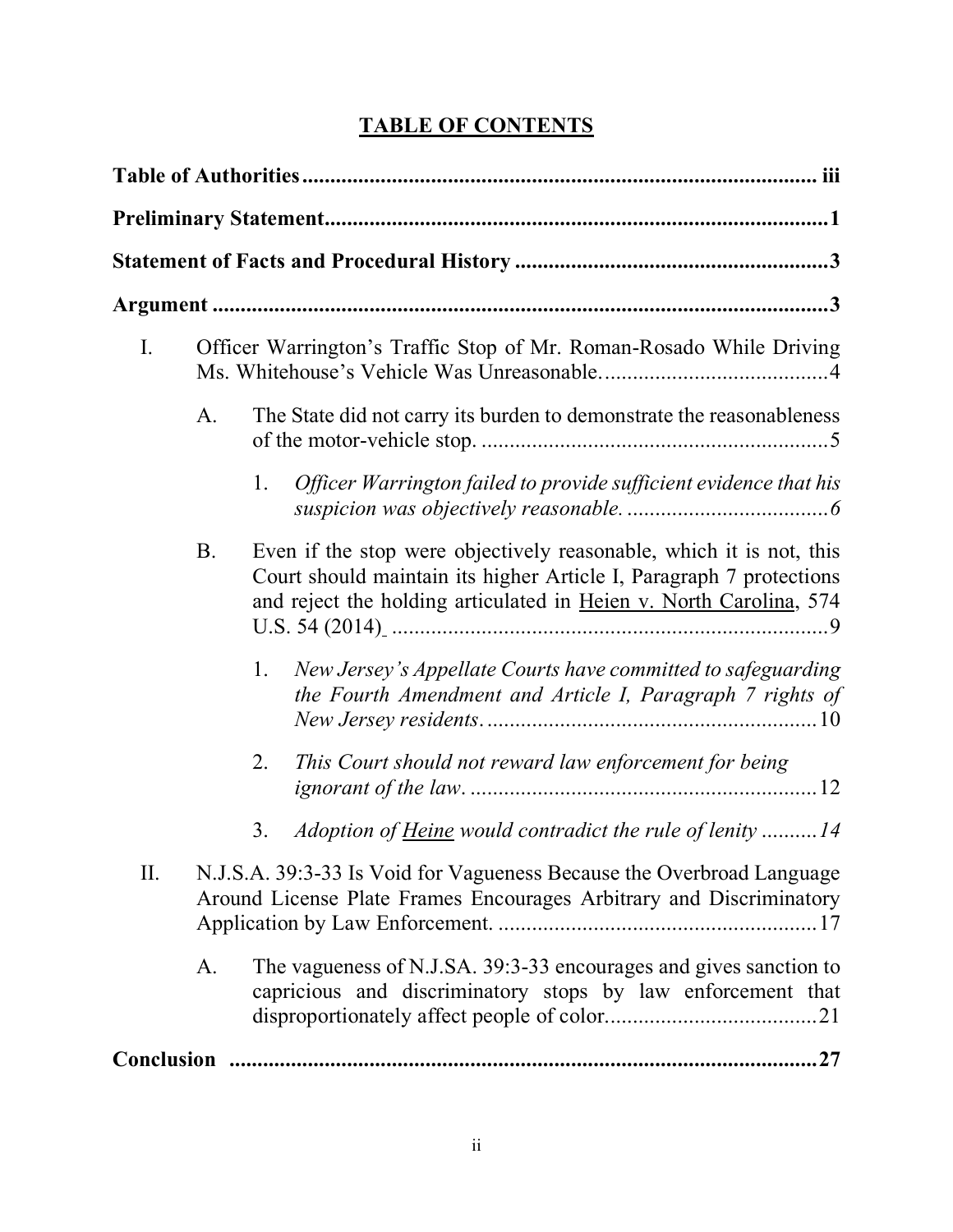## **TABLE OF AUTHORITIES**

| <b>CASES</b>                                                                           |  |
|----------------------------------------------------------------------------------------|--|
|                                                                                        |  |
|                                                                                        |  |
|                                                                                        |  |
|                                                                                        |  |
|                                                                                        |  |
|                                                                                        |  |
|                                                                                        |  |
|                                                                                        |  |
|                                                                                        |  |
| <u>New Jersey Builders, Owners, &amp; Managers Assn v. Blair, 60 N.J. 330 (1972)</u> 7 |  |
|                                                                                        |  |
|                                                                                        |  |
|                                                                                        |  |
|                                                                                        |  |
|                                                                                        |  |
|                                                                                        |  |
|                                                                                        |  |
|                                                                                        |  |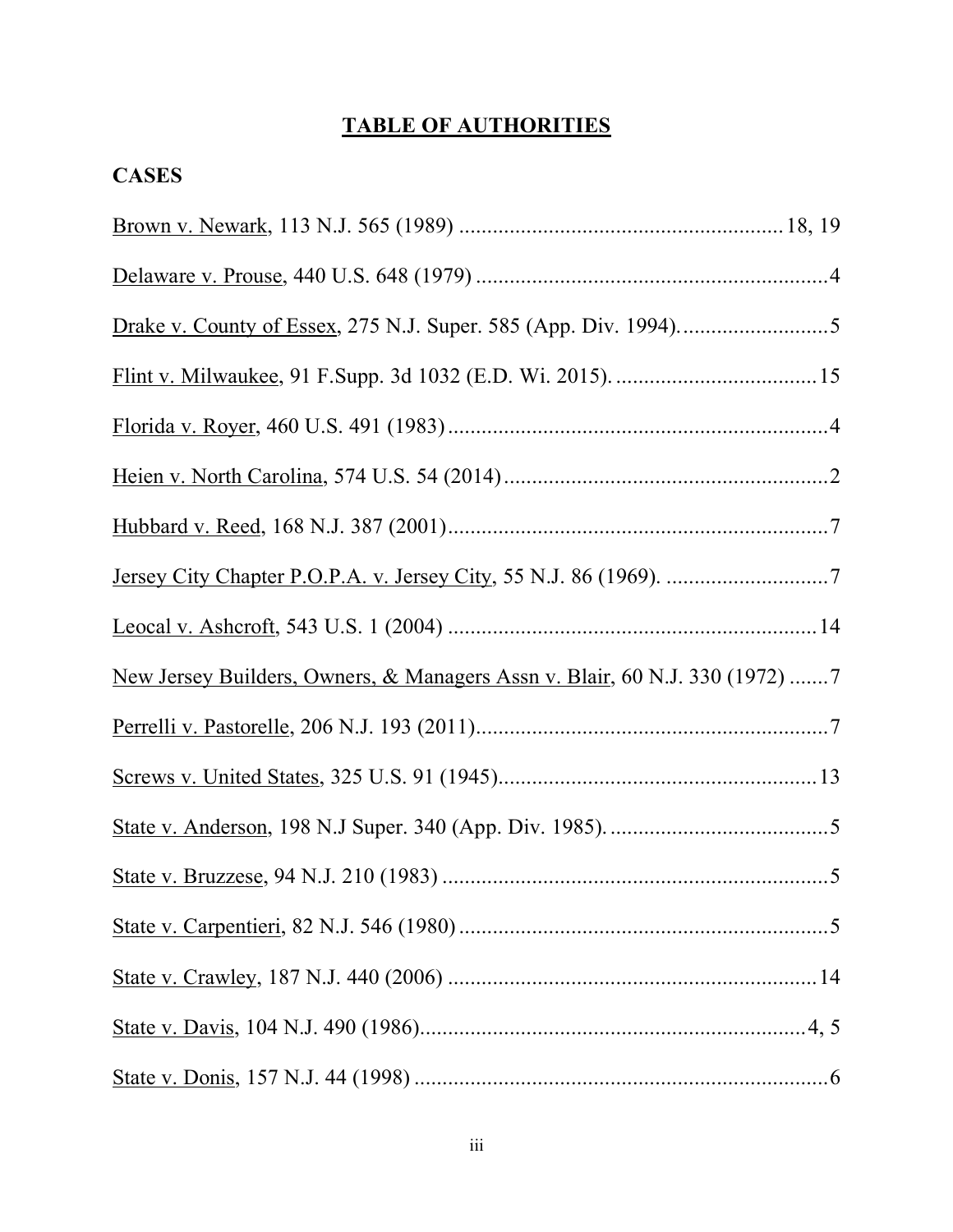| United States v. Lopez-Valdez, 178 F.3d 282 (5th Cir. 1999) 11, 26 |  |
|--------------------------------------------------------------------|--|
|                                                                    |  |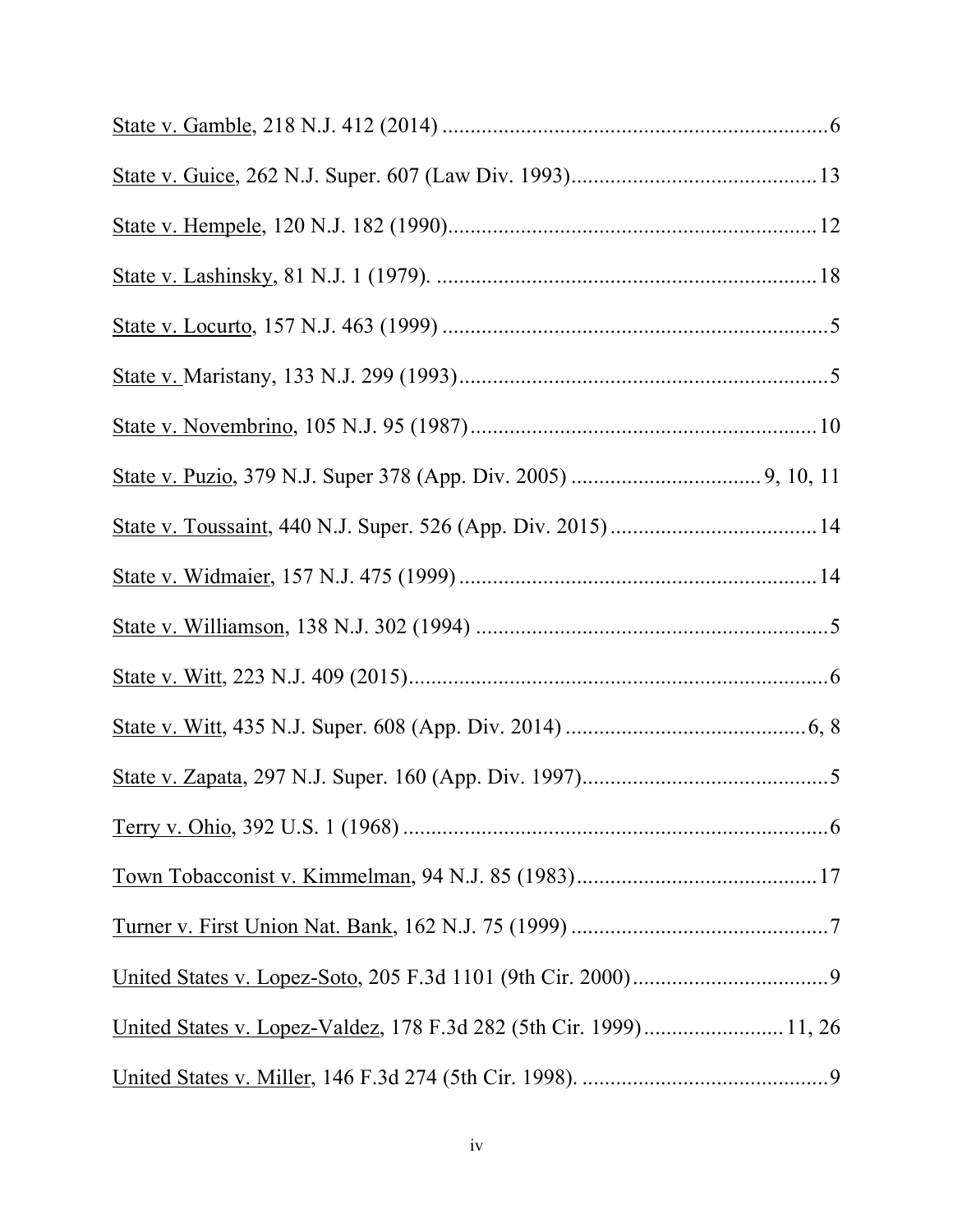# **STATUTES & LEGISLATIVE MATERIALS**

# **OTHER AUTHORITIES**

| Associated Press, Samuel DuBose shooting: second mistrial declared in officer's |  |
|---------------------------------------------------------------------------------|--|
| murder trial (June 23, 2017), https://www.theguardian.com/us-                   |  |
| news/2017/jun/23/samuel-dubose-shooting-ray-tensing-trial-mistrial25            |  |

Blake Nelson, N.J. State Police must improve tracking possible racial profiling in traffic stops, audit says, (May 15, 2020), NJ.com, https://www.nj.com/news/2020/05/nj-state-police-must-improve-trackingpossible-racial-profiling-in-traffic-stops-audit-says.html ............................24

Charles R. Epp, Steven Maynard-Moody & Donald P. Haider-Markel, Pulled Over: How Police Stops Define Race and Citizenship (John M. Conley & Lynn Mather eds., 2014).......................................................................24, 25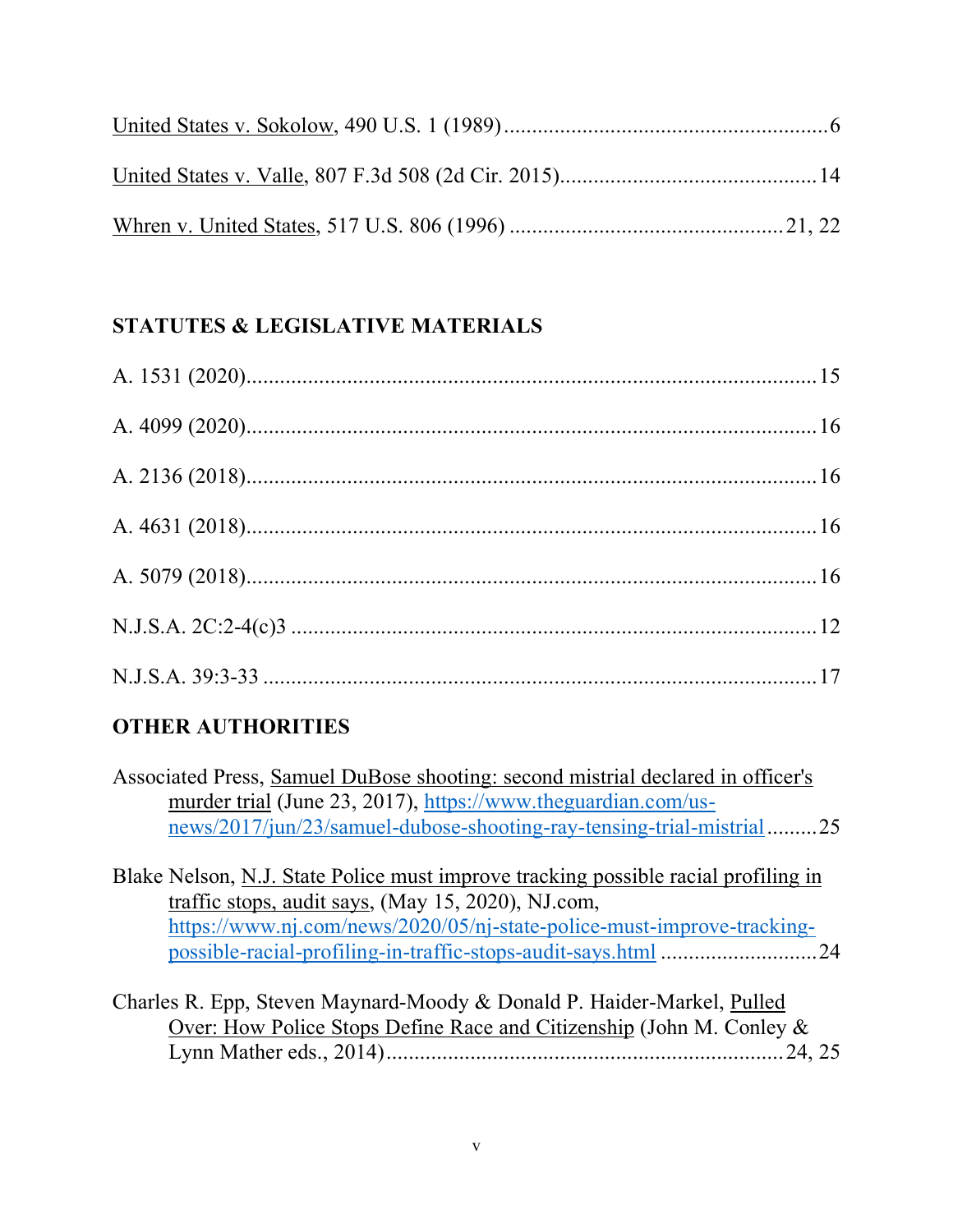| David A. Harris, "Driving While Black" and All Other Traffic Offenses: The         |
|------------------------------------------------------------------------------------|
| Supreme Court and Pretextual Traffic Stops, 87 J. Crim. L. & Criminology           |
|                                                                                    |
|                                                                                    |
| David B. Rottman, Adhere to Procedural Fairness in the Justice System, 6 Crim. &   |
|                                                                                    |
|                                                                                    |
| David Gray, Megan Cooper & David McAloon, The Supreme Court's                      |
| Contemporary Silver Platter Doctrine, 91 Tex. L. Rev. 7 (2012) 12                  |
|                                                                                    |
| David Kocieniewski, Study Suggests Racial Gap In Speeding In New Jersey, N.Y.      |
| Times (Mar. 21, 2002),                                                             |
| https://www.nytimes.com/2002/03/21/nyregion/study-suggests-racial-gap-             |
|                                                                                    |
|                                                                                    |
| David Montgomery, Data Dive: Racial Disparities in Minnesota Traffic Stops,        |
| Pioneer Press, (Jul. 9, 2016), http://www.twincities.com/2016/07/08/data-          |
|                                                                                    |
|                                                                                    |
| Disha Raychaudhuri & Stephen Stirling, Black people in N.J. say they're more       |
| likely to be punched, kicked by cops. Now, data backs that up, NJ.com (Dec.        |
|                                                                                    |
| 17, 2018, last updated Sep. 24, 2019), https://www.nj.com/news/erry-               |
| 2018/12/69f209781a9479/black-people-in-nj-say-theyre.html19                        |
|                                                                                    |
| Emma Pierson, et al., A large-scale analysis of racial disparities in police stops |
| across the United States, Nature Human Behavior, available at                      |
| 23                                                                                 |
|                                                                                    |
| Frank R. Baumgartner, Derek Epp, & Kelsey Shoub, Analysis of Black-White           |
| Differences in Traffic Stops and Searches in Roanoke Rapids, NC, 2002-             |
| $2013$ , available at                                                              |
| https://www.unc.edu/~fbaum/TrafficStops/Reports2014/RoanokeRapidsTraf              |
|                                                                                    |
|                                                                                    |
| Greensboro Police Department, Eleazer Hunt, Karen Jackson, Jan Rychtar, &          |
| Rahul Singh, Analysis of Traffic Stop and Search Data, available at                |
| http://www.greensboronc.gov/modules/showdocument.aspx?documentid=30                |
| 23                                                                                 |
|                                                                                    |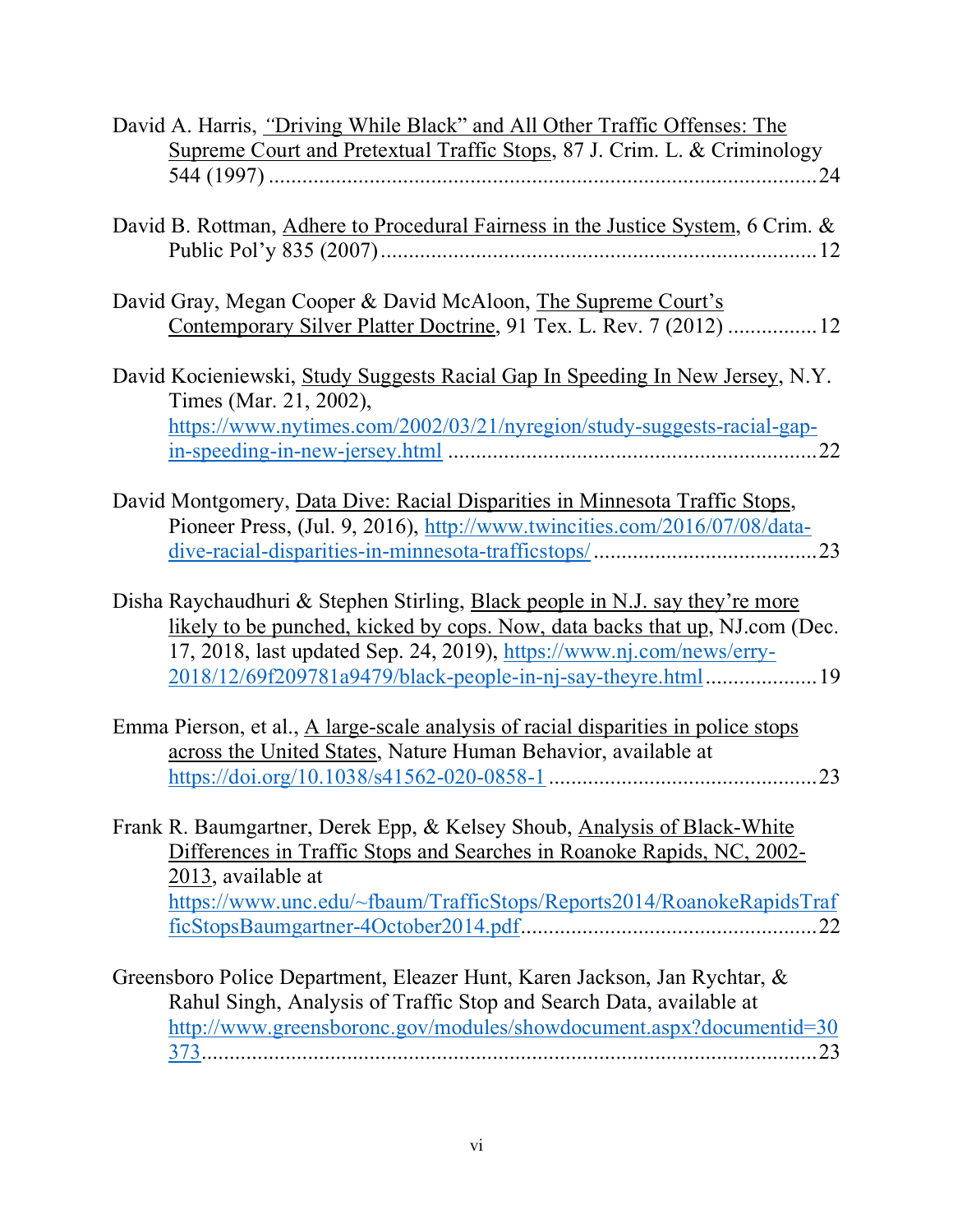| Jaeah Leejul, We Crunched the Numbers on Race and Traffic Stops in the County<br>Where Sandra Bland Died, Mother Jones (Jul. 24, 2015),                                                                     |
|-------------------------------------------------------------------------------------------------------------------------------------------------------------------------------------------------------------|
| http://www.motherjones.com/politics/2015/07/traffic-stops-black-people-                                                                                                                                     |
| James E. Lange, Kenneth O. Blackman, and Mark B. Johnson, Speed Violation<br>Survey of the New Jersey Turnpike: Final Report, submitted to the Office of                                                    |
| Jamiles Lartey & Jon Swaine, Philando Castile shooting: officer said he felt in<br>danger after smelling pot in car (June 20, 2017),<br>https://www.theguardian.com/us-news/2017/jun/20/philando-castile-   |
| John D. McCloskey, Police Requests for Compliance: Coercive and Procedurally                                                                                                                                |
| Larry Higgs, Nearly 120K people received a ticket last year for this common<br>license plate violation, NJ.com (Apr. 10, 2018),<br>https://www.nj.com/traffic/2018/04/your_personalized_piece_of_plastic_co |
| Lauren Kirchner, The Racial Imbalance In Traffic Stops Persists, Pacific Standard<br>(Apr. 16, 2015), https://psmag.com/news/the-racial-imbalance-in-traffic-                                               |
| Matthew Allen, Family seeks answers in shooting death of unarmed Black man<br>during routine traffic stop, (June 7, 2020), https://thegrio.com/2020/06/07/nj-                                               |
| Michael S. Schmidt & Matt Apuzzo, South Carolina Officer Is Charged With<br>Murder of Walter Scott (Apr. 7, 2015),<br>https://www.nytimes.com/2015/04/08/us/south-carolina-officer-is-charged-              |
| N.J. Att'y Gen., Aggregate Report of Traffic Enforcement Activities of the New<br>Jersey Police (Aug. 2018), available at<br>https://www.nj.gov/oag/oleps/pdfs/OLEPS-2018-Fifteenth-Aggregate-<br>24        |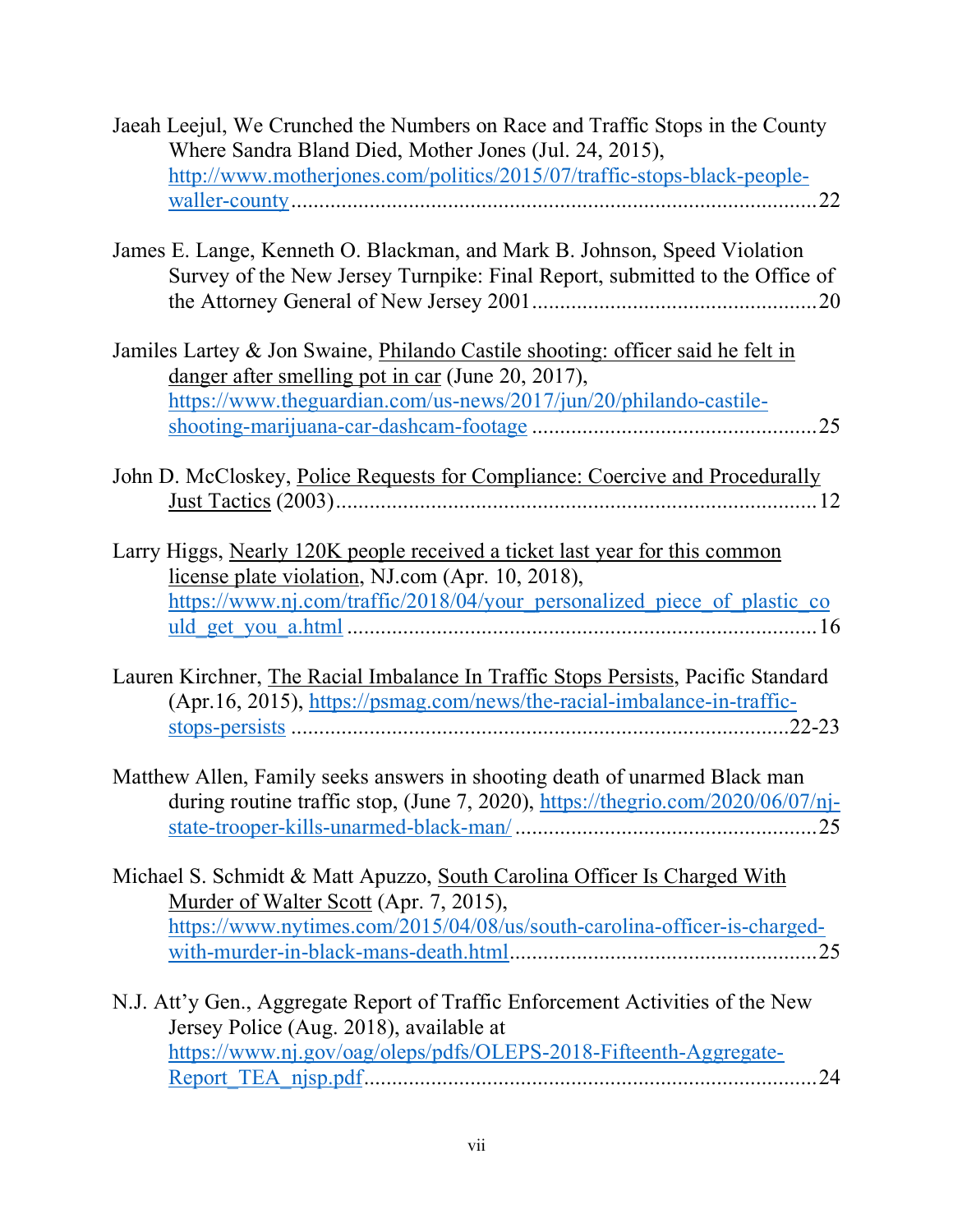| N.J. Att'y Gen., Interim Report of the State Review Team Regarding Allegation of                                                                                     |
|----------------------------------------------------------------------------------------------------------------------------------------------------------------------|
| Racial Profiling (1999), available at                                                                                                                                |
| $\frac{https://www.state.nj.us/lps/intm 419.pdf}{23}$                                                                                                                |
|                                                                                                                                                                      |
| National Institutes of Justice, Racial Profiling and Traffic Stops (Jan. 9, 2013),<br>available at https://nij.ojp.gov/topics/articles/racial-profiling-and-traffic- |
| 20                                                                                                                                                                   |
|                                                                                                                                                                      |
|                                                                                                                                                                      |
| Press Release, RTI International, Black Male Drivers Disproportionately Pulled                                                                                       |
| Over in Traffic Stops by Durham Police Department, Study Finds, available                                                                                            |
|                                                                                                                                                                      |
|                                                                                                                                                                      |
| Proceedings of the National Academy of Sciences, Jun 2017, 114 (25), available at                                                                                    |
|                                                                                                                                                                      |
|                                                                                                                                                                      |
| Sharon LaFraniere & Andrew W. Lehren, The disproportionate risks of driving                                                                                          |
| while Black, N.Y. Times (Oct. 24, 2015),                                                                                                                             |
| https://www.nytimes.com/2015/10/25/us/racial-disparity-traffic-stops-                                                                                                |
|                                                                                                                                                                      |
|                                                                                                                                                                      |
| University of Vermont, Analysis of Traffic Stops and Outcomes in Vermont                                                                                             |
| 23                                                                                                                                                                   |
|                                                                                                                                                                      |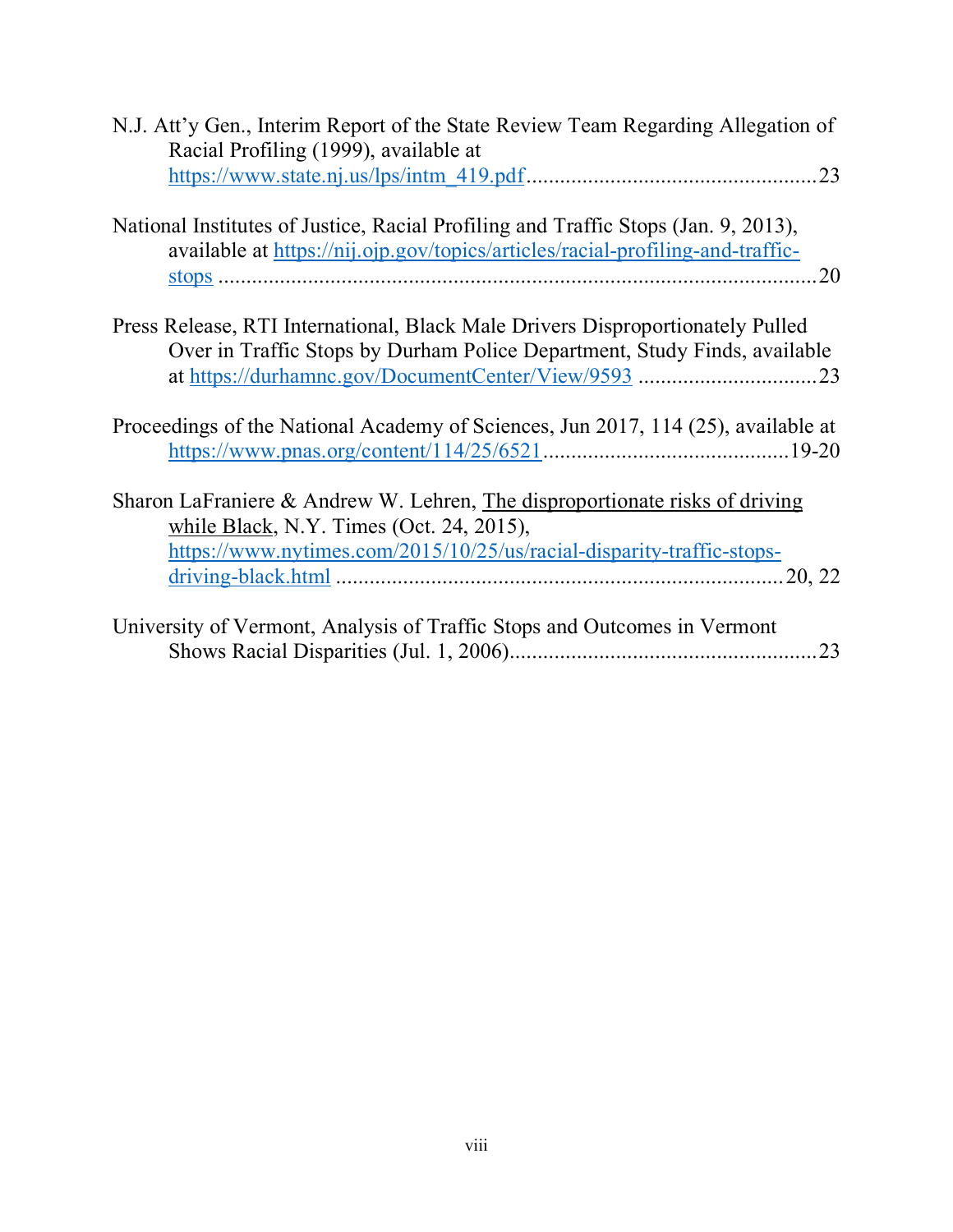#### **PRELIMINARY STATEMENT**

New Jersey's appellate court decisions have been unwavering about the principle that a search or arrest predicated on a mistake-of-law by a police officer renders that stop unconstitutional. In holding fast to this precept, New Jersey courts have made clear that suppressing evidence gathered from such a search serves as a foundational check on police error and misconduct, both protecting the Constitutional rights of the accused in each individual case and generally preventing future misconduct by police. The issues in the case now before this Court incriminate efforts to validate mistakes-of-law by officers and undermine this foundational check. This Court should not legitimize these efforts. The adoption of such a standard would subvert the rights of the individual, undermine scrutiny of police misconduct and the efforts to combat it, and provide judicial cover for officers who fail or refuse to learn the laws even through their work is, ontologically, about the knowing enforcement of laws. This case further exposes how traffic stops based on an officer's mistake-of-law can become deliberately abused tools used to justify arbitrary and discriminatory invasions into the privacy rights and bodily integrity of New Jerseyans, whether or not actual motor vehicle violations have, in fact, occurred. Both concerns demand reaffirmation of the rights of the accused in light of New Jersey's own long-standing jurisprudence and the current cultural moment.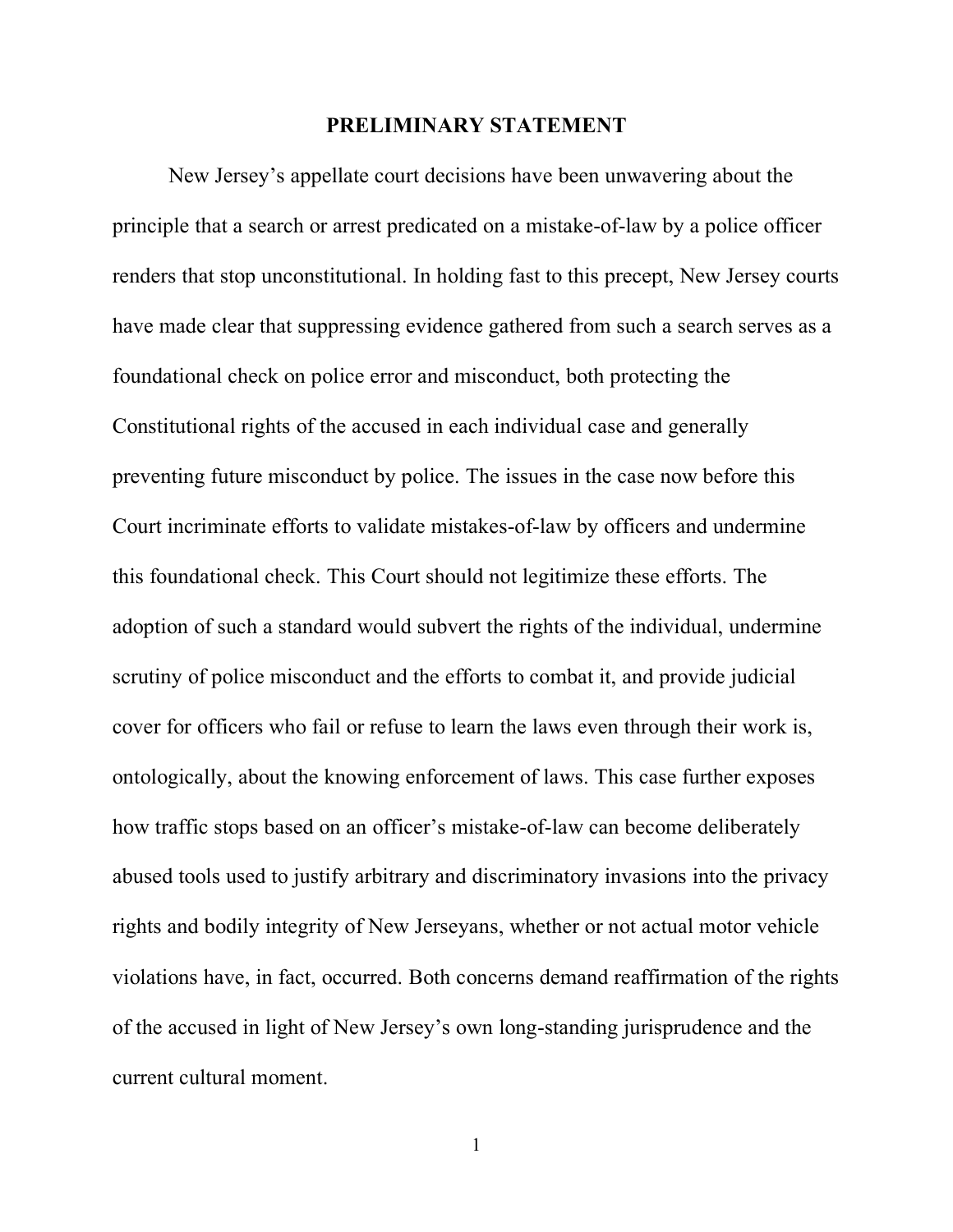As discussed further below, this Court should find that Officer Warrington's traffic stop of Mr. Roman-Rosado for an alleged violation of N.J.S.A. 39:3-33 was unreasonable and unconstitutional and led to the collection of tainted evidence which the lower court incorrectly failed to suppress. In this brief, the American Civil Liberties Union of New Jersey ("*Amicus"*) focuses on the unreasonable and unconstitutional nature of the stop. Even if this Court finds the stop to have been reasonable, *Amicus* also discusses why the United States Supreme Court's holding in Heien v. North Carolina, 574 U.S. 54 (2014) is inapplicable here and why this Court should decline to follow its edicts in line with New Jersey's longstanding and vigorous dedication to maintaining private individuals' constitutional protections. (Point I). *Amicus* then discusses the potential unconstitutionality of N.J.S.A. 39:3-33 and how the statute could never be the basis for a reasonable stop. *Amicus* examines how the use of legal vagueness in motor vehicle violations regulations—now potentially condoned with the viability of a Heien mistake-oflaw excuse—are too often used as the basis for discriminatory and capricious traffic stop prosecution and to blur the lines between motor vehicle stops and criminal investigations under the guise of mistake-of-law. (Point II). Read collectively, these actions historically have and continue to disproportionately affect people of color, particularly Black people, leading to demonstrable harms to those communities and individuals, both psychically and/or physically.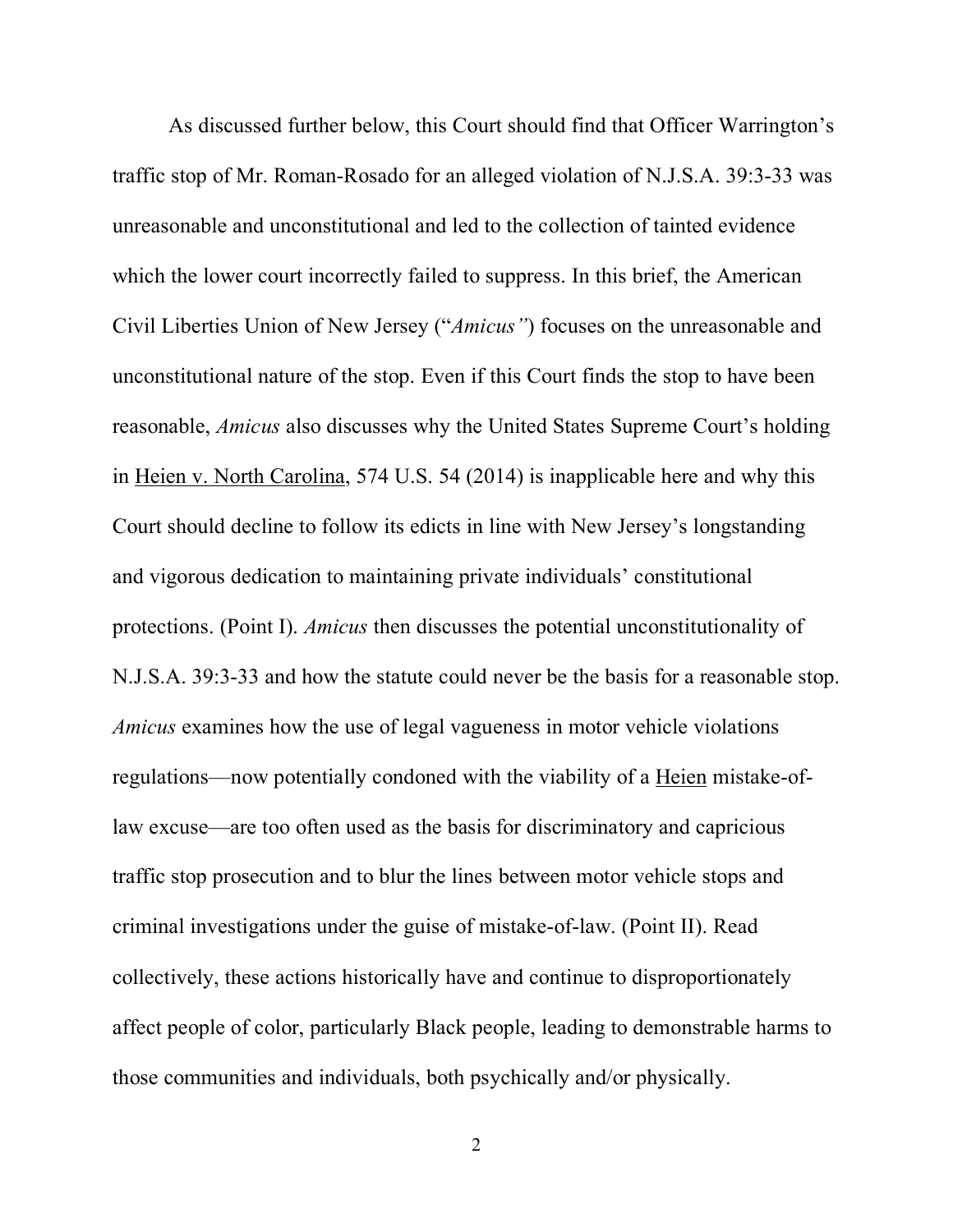This Court should reverse the lower court's findings and recommit to impeding the steady creep undermining the protections of the Fourth Amendment and Article I, Paragraph 7 of the New Jersey Constitution by removing the abuse of power checks inherent in the exclusionary rule, and requiring accountability of law enforcement regarding their knowledge of the laws they are tasked with administering. Mistake-of-law defenses should not be allowed to infringe on the liberty of New Jerseyans, and the evidence gathered as the result of a mistake-oflaw stop should be suppressed as fruit of the poisonous tree.

#### **STATEMENT OF FACTS AND PROCEDURAL HISTORY**

*Amicus* accepts and incorporates the statement of facts and procedural history contained within Defendant-Appellants' briefs in support of this appeal. This brief accompanies a Motion for Leave to Participate as Amicus Curiae. *R*. 1:13-9(e).

#### **ARGUMENT**

Law enforcement must be held to their obligations under both the State and Federal Constitutions; failure to do so would result in an infinite expansion of the legality of pretextual traffic stops, undermining the constitutional safeguards protecting New Jerseyans from invasion into their bodily integrity and privacy rights and the unconstrained threat of unreasonable searches and seizures.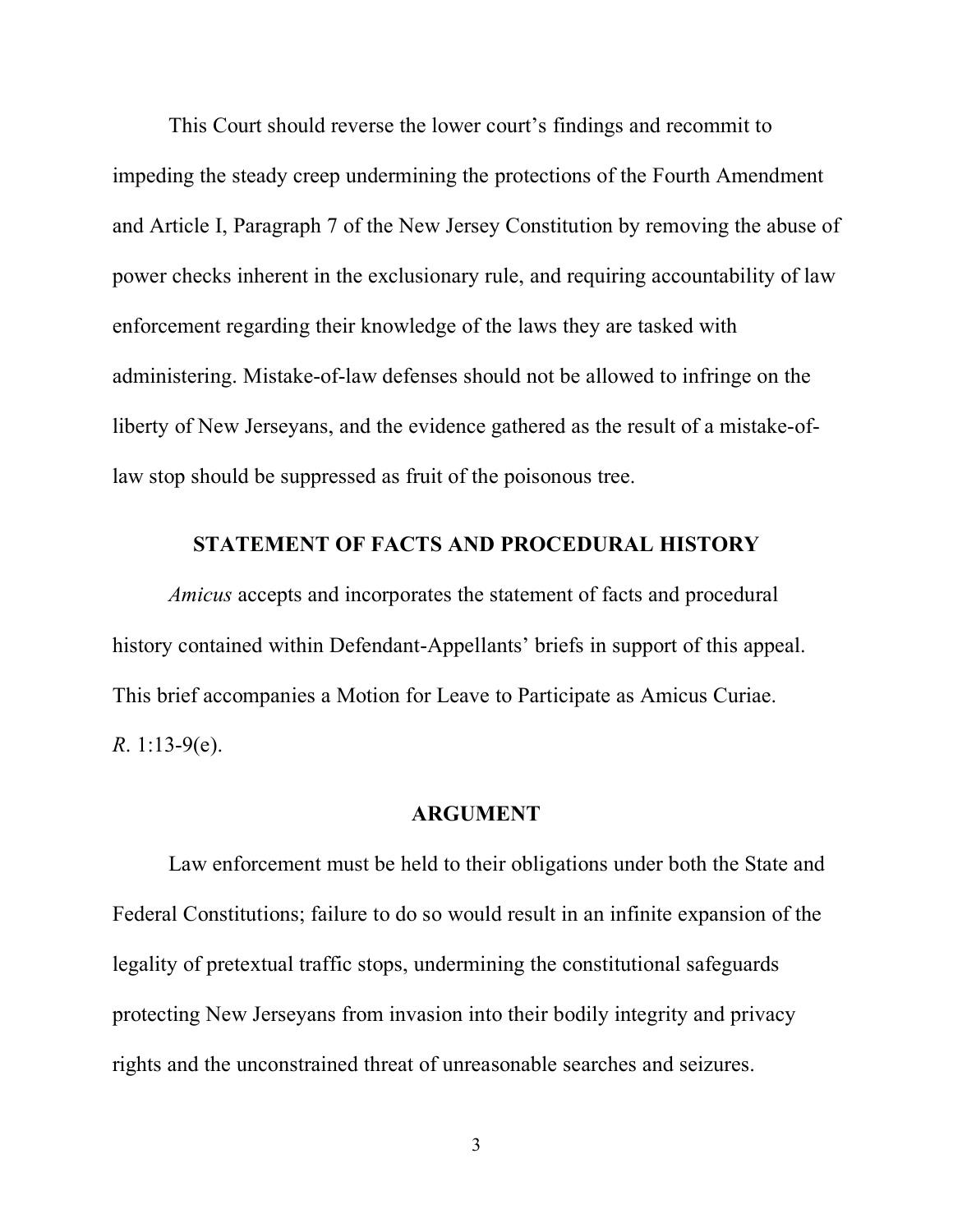### **I. OFFICER WARRINGTON'S TRAFFIC STOP OF MR. ROMAN-ROSADO WHILE DRIVING MS. WHITEHOUSE'S VEHICLE1 WAS UNREASONABLE.**

Under the Fourth and Fourteenth Amendments, an automobile can be stopped only when there is at least an articulable and reasonable suspicion that the motorist is unlicensed or an automobile unregistered, or that the vehicle or occupant is otherwise subject to seizure for violation of the law. Delaware v. Prouse, 440 U.S. 648, 663 (1979); see also Florida v. Royer, 460 U.S. 491, 497-99 (1983) (investigatory motor vehicle stop valid only if officer has articulable, reasonable basis for suspicion that offense has been or is being committed). Under Article I, par. 7 of the New Jersey Constitution, an investigatory stop of an automobile is valid only if the officer has a particularized suspicion based upon an objective observation that the person stopped has been or is about to engage in a violation of the code. State v. Davis, 104 N.J. 490, 504 (1986). Under both standards, particularized articulable and reasonable suspicion must be present to justify a stop and to meet an objective standard, evaluated in light of the totality of circumstances facing the officer making the stop. See Prouse, 440 U.S. at 654;

 $\overline{a}$ 

<sup>&</sup>lt;sup>1</sup> As a preliminary matter, taken to its logical extension, Officer Warrington's interpretation of N.J.S.A. 39:3-33 places an untenable burden on defendants like Appellant-Defendant who do not own the car they were stopped in. If the car was borrowed, rented, or leased with a license frame identical to the one at issue here, a driver—even one lacking ownership status—would be liable for an infraction unless they exhibited huge amounts of effort to change the frame every time they got behind the wheel.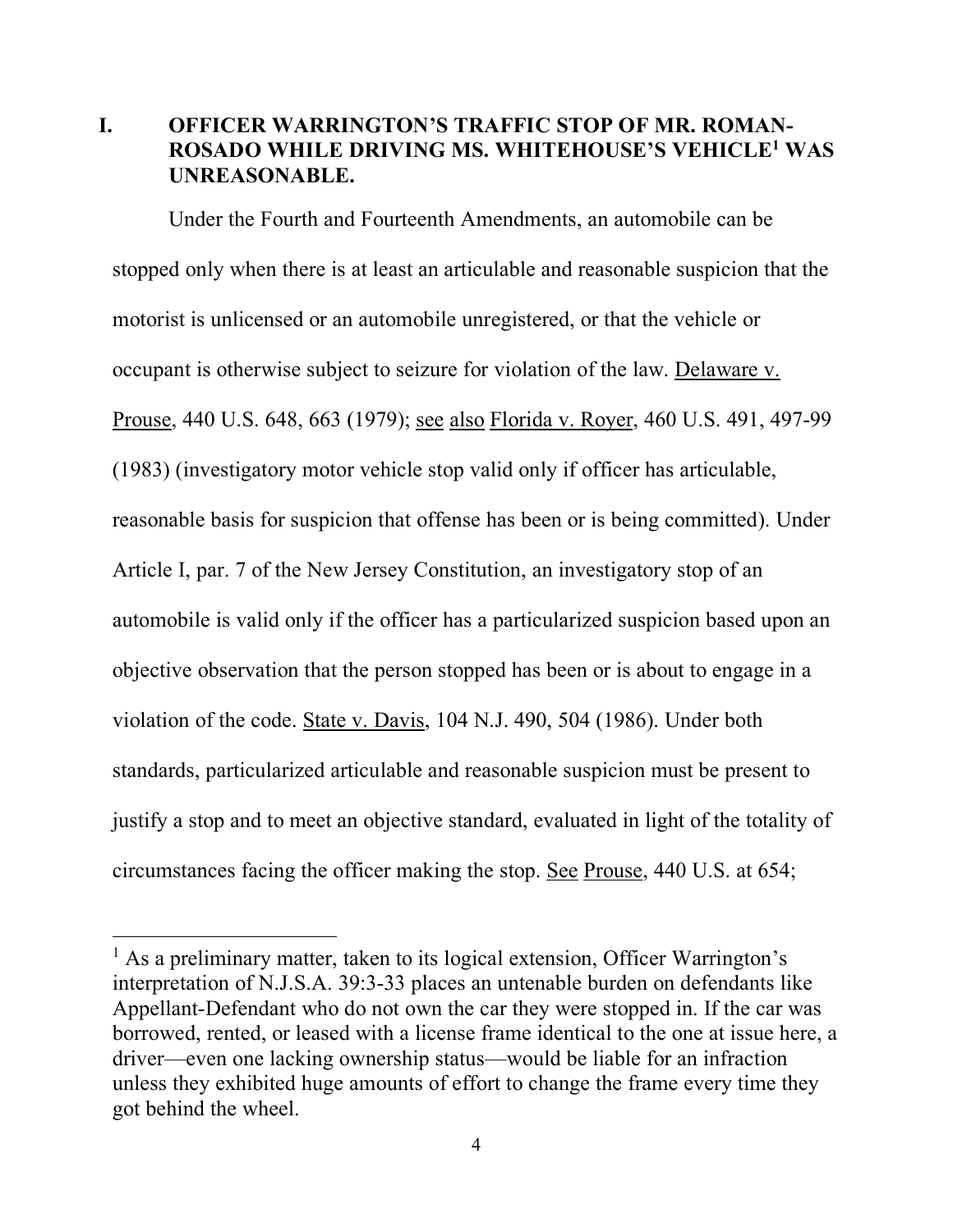Davis, 104 N.J. at 504; see also State v. Carpentieri, 82 N.J. 546, 549 (1980) (expressly adopting Prouse standard).

Such constitutional protections exist to impose a standard of reasonableness on the exercise of discretion by government officials and to protect persons against arbitrary invasions into the constitutional guarantee. State v. Maristany, 133 N.J. 299, 304 (1993). Accordingly, the constitutionality of a search and seizure turns on whether the conduct of the law-enforcement officer who undertook the search was objectively reasonable. State v. Bruzzese, 94 N.J. 210, 217 (1983).

#### **A. The State did not carry its burden to demonstrate the reasonableness of the motor-vehicle stop.**

While the concept of reasonable suspicion is not readily, or even usefully, reduced to a neat set of legal rules, to determine whether the development of suspicion was reasonable requires a totality of the circumstances evaluation, a clear-eyed look at the entire picture. Drake v. County of Essex, 275 N.J. Super. 585, 589-90 (App. Div. 1994). This is a complex analysis peculiarly dependent on the facts involved. State v. Zapata, 297 N.J. Super. 160, 171 (App. Div. 1997), quoting State v. Anderson, 198 N.J Super. 340, 348 (App. Div. 1985.). The State need not prove that the suspected motor-vehicle violation occurred, but the burden is on the State to prove the stop was lawful. State v. Locurto, 157 N.J. 463, 470 (1999); State v. Williamson, 138 N.J. 302, 304 (1994). While the evidentiary burden is considerably less than a preponderance of the evidence, it must be more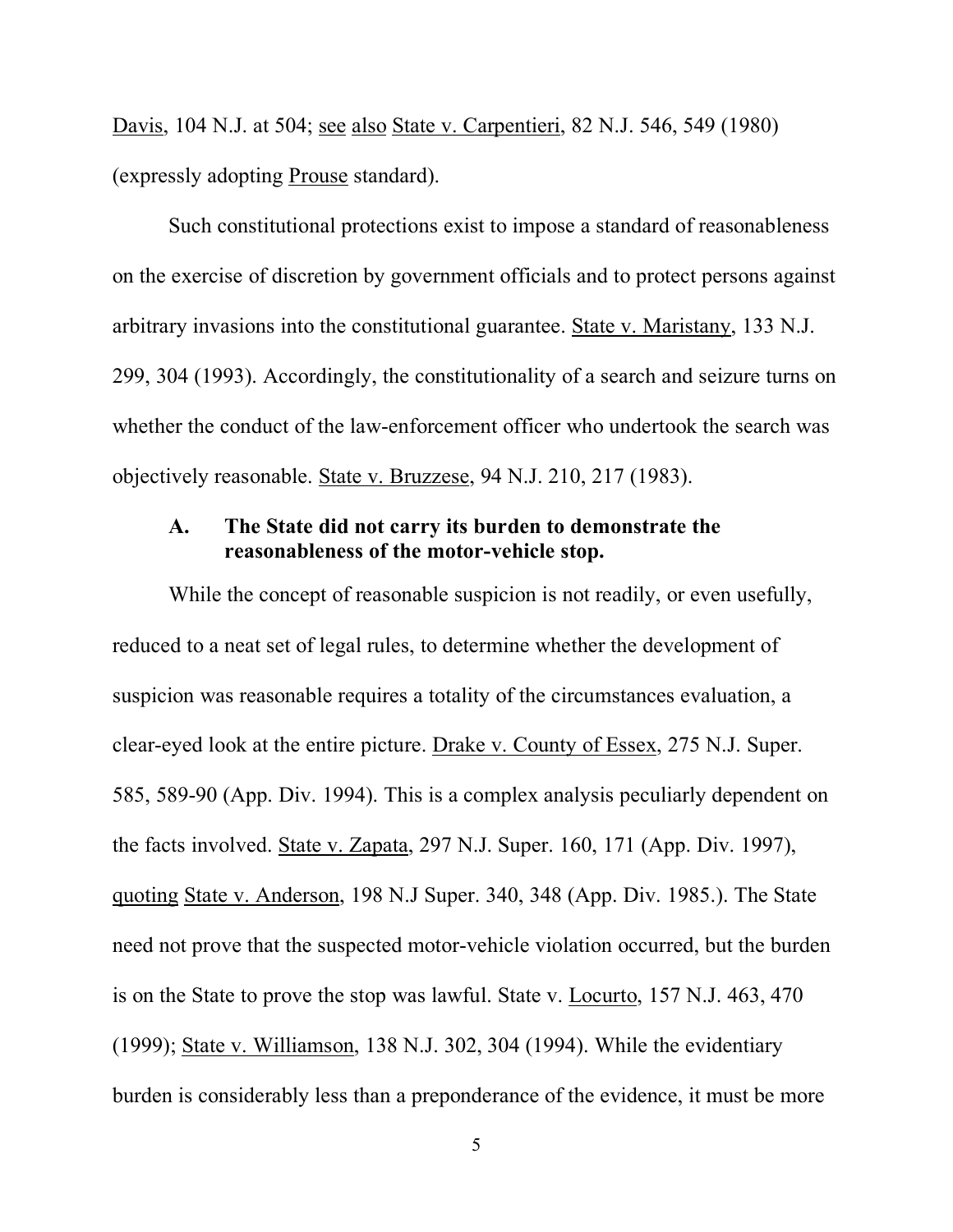than a mere hunch. State v. Gamble, 218 N.J. 412, 428 (2014) (quoting United States v. Sokolow, 490 U.S. 1, 7 (1989), then quoting Terry v. Ohio, 392 U.S. 1, 27 (1968)).

A mistake-of-law, however, should never be relevant in considering reasonableness. Where, as here, a police officer misunderstands what a law proscribes, his reliance on a mistaken view of the law is unreasonable and the stop violates Article I, Paragraph 7. Further, the unconstitutionality of the stop justifies the suppression of the seized evidence and ensures that officer error and wrongdoing remain unrewarded and that the spoiled fruits of the stop do not impede upon the rights of the accused. State v. Witt, 435 N.J. Super. 608, 615-616 (App. Div. 2014).<sup>2</sup>

### **1.** *Officer Warrington failed to provide sufficient evidence that his suspicion was objectively reasonable.*

N.J.S.A. 39:3-33's essential purpose is to ensure that license plates are readable. See State v. Donis, 157 N.J. 44, 55 (1998) ("the very purpose of [N.J.S.A. 39:3-33] is to identify the owner of a car should the need arise from his or her license plate."<sup>3</sup>). As this Court has maintained for decades, "where a literal

 $\overline{a}$ 

<sup>&</sup>lt;sup>2</sup> This Court later held that the Appellate Division erred in addressing the constitutionality of the stop because it had not been raised below. State v. Witt, 223 N.J. 409, 450 (2015). No such issue exists here.

<sup>&</sup>lt;sup>3</sup> While Donis specifically examines the display of license plates, it cites to the entirety of N.J.S.A. 39:3-33 to discuss the issue, which indicates that each separate section of the statute is meant to assist in determining the identity of the owner or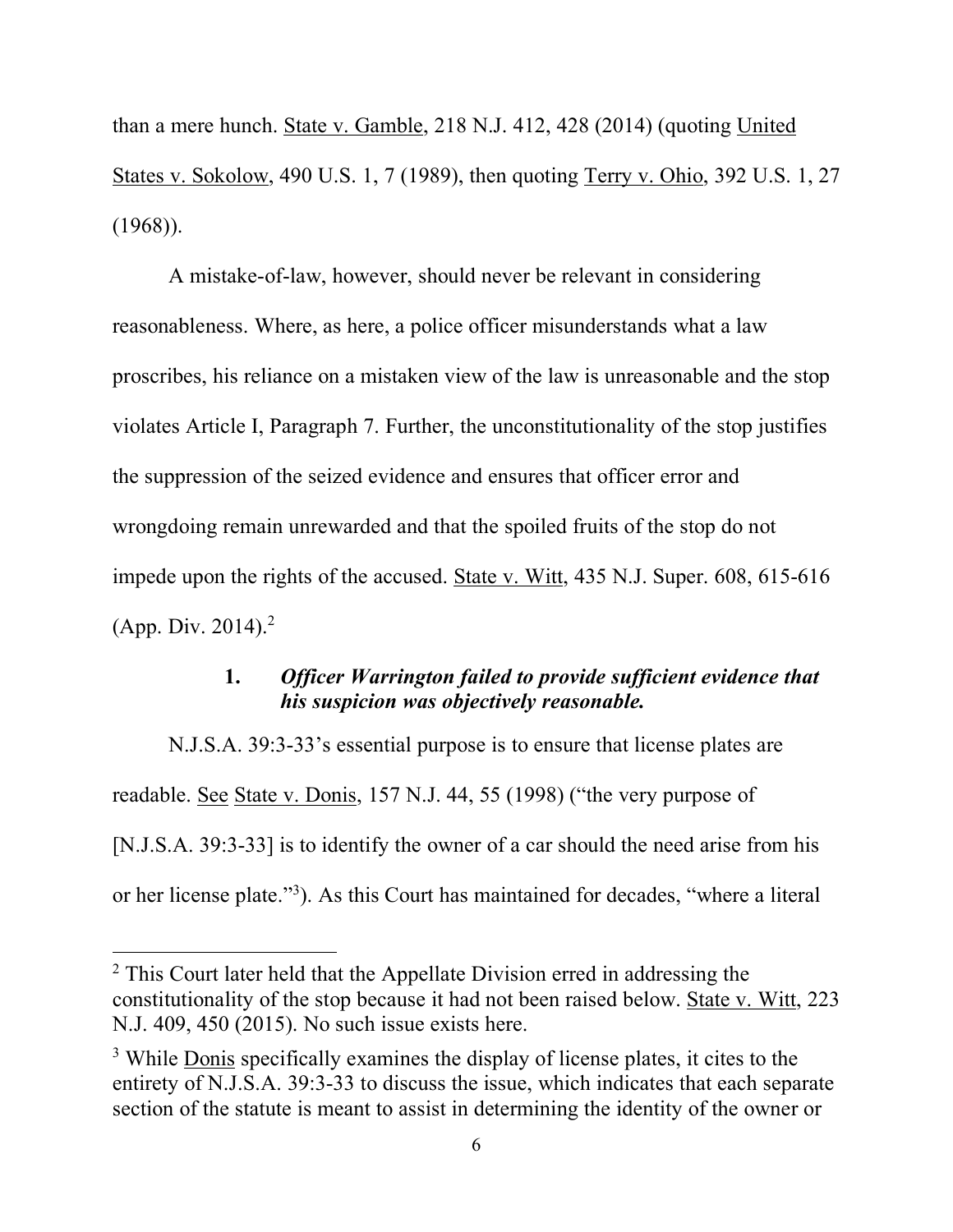interpretation will lead to a result not in accord with the essential purpose and design of the act, the spirit of the law will control the letter." New Jersey Builders, Owners, & Managers Assn v. Blair, 60 N.J. 330, 338 (1972). "Statutory construction will not justly turn on literalism, technisms, or the so-called formal rules of interpretation; it will justly turn on the breadth of the objectives of the legislation and the commonsense of the situation." Perrelli v. Pastorelle, 206 N.J. 193, 200 (2011) (citing Jersey City Chapter P.O.P.A. v. Jersey City, 55 N.J. 86, 100 (1969)). This is true both for the courts' interpretation of the law and for the law enforcement officers who are tasked with enforcing those laws. Using the letter of a motor vehicle law to unjustly gin up criminal investigations threatens to render Article I, Paragraph 7 purely academic, eliminating its spirit in its entirety. Where, as here, a literal construction produces results inconsistent with the overall purpose of the statute, that interpretation should be rejected. Hubbard v. Reed, 168 N.J. 387, 392-93 (2001) (citing Turner v. First Union Nat. Bank, 162 N.J. 75, 84  $(1999)$ ).

While Officer Warrington may have articulated his suspicion that Mr. Roman-Rosado violated N.J.S.A. 39:3-33, he failed to demonstrate how that suspicion was reasonable. Officer Warrington was well aware of the stated purpose

l

status of the vehicle, not to implement aesthetic requirements entirely unrelated to an officer's ability to secure information.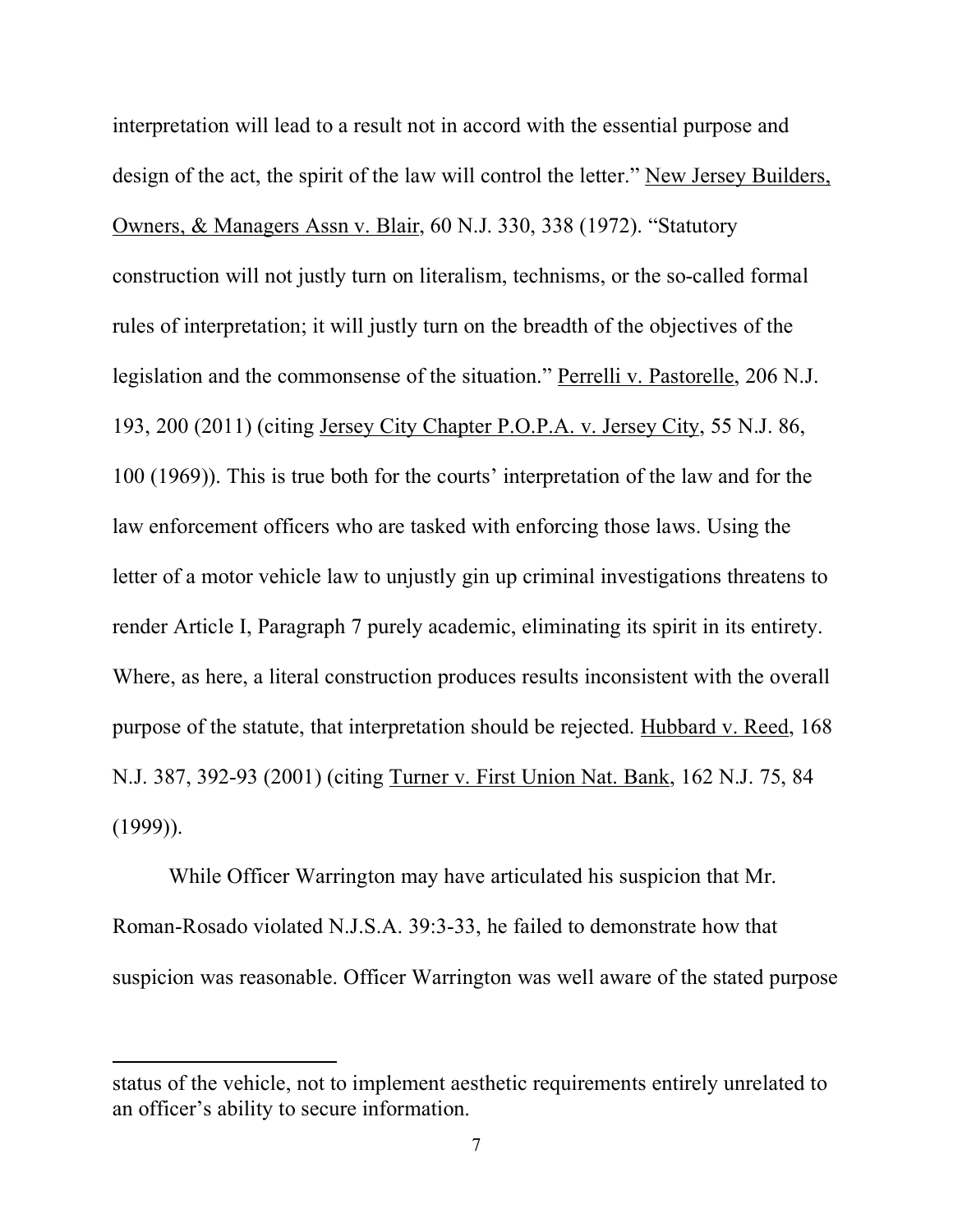of the statute; when asked directly about the function of a license plate, his answer was "[t]o be able to identify the car." T1 19:10.<sup>4</sup> This makes the stop all the more troubling and, indeed, all the more pretextual. Officer Warrington knew the purpose and spirit of the law, but chose instead to ignore that fundamental knowledge to make a stop that does not even support the mistake-of-law he relied upon for the stop.

For example, Officer Warrington testified that all of the letters and numbers making up the identifying information and the tag were clearly visible, allowing him to successfully identify the car. T1:15:4-23. He admitted that even with the bottom 10 percent of Garden State covered, the words were still legible, just less readable. T1 17:13-14. As such, there was never a concern about his ability to identify the car and the 10 percent covering of the Garden State motto fails to present an articulable public safety concern. See Witt, 435 N.J. Super at 616 n.8 ("such a holding—that what a police officer believes is abnormal constitutionally authorizes a stop or detention of a motorist otherwise operating his vehicle in a proper manner—would come dangerously close to suggesting that a police officer may stop an individual operating a motor vehicle at any time for any reason. We find that argument utterly foreign to well-established constitutional principles.") This is precisely why mistakes of law cannot provide an objectively reasonable

 $\overline{a}$ 

<sup>4</sup> T1 refers to the transcript of the October 18, 2017 Transcript of Plea Retraction.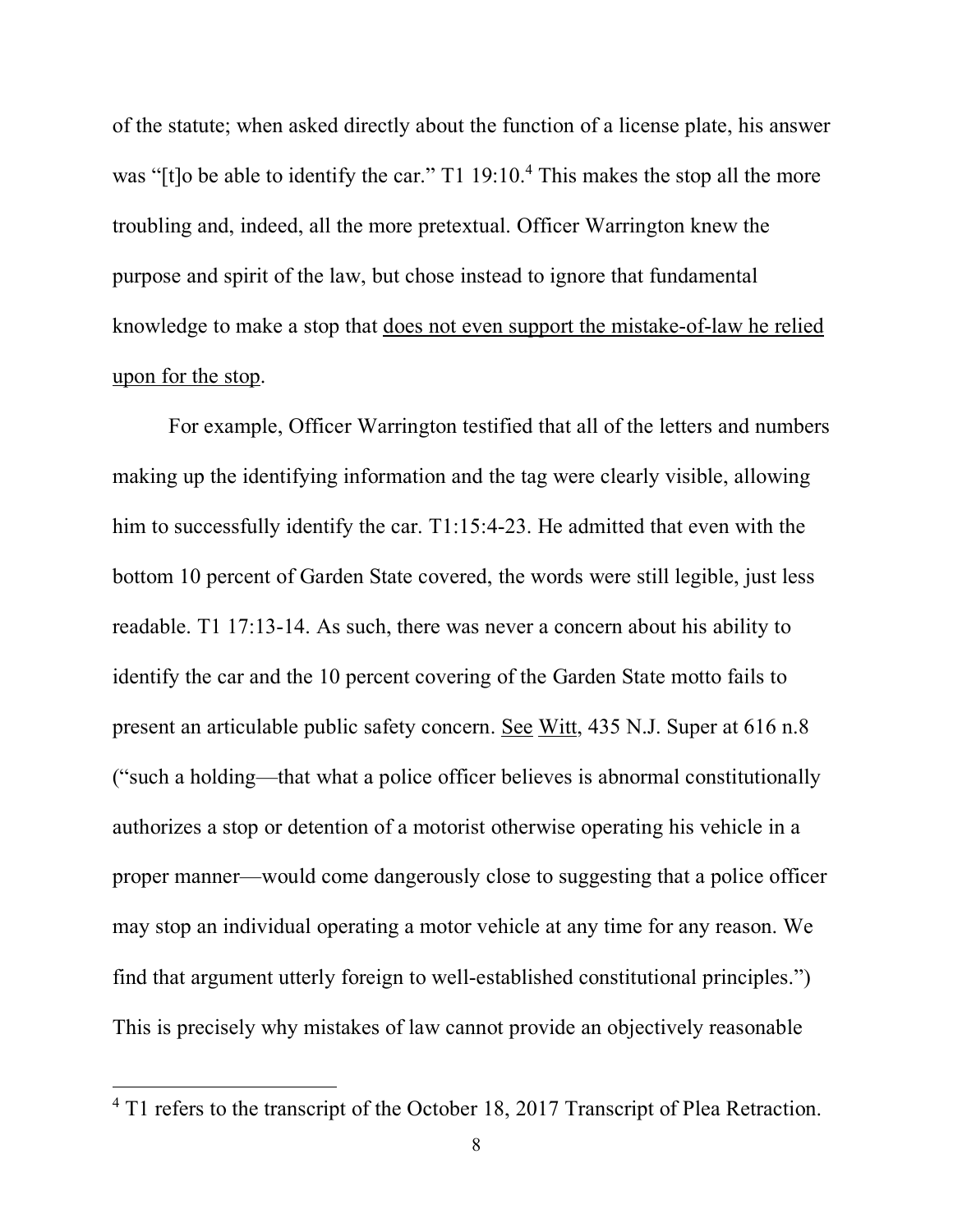basis to justify a stop. As the Appellate Division has explained, "[i]f officers were permitted to stop vehicles where it is objectively determined that there is no legal basis for their action, the potential for abuse of traffic infractions as pretext for effecting stops seems boundless and the costs to privacy rights excessive." State v. Puzio, 379 N.J. Super 378, 384 (App. Div. 2005) (quoting United States v. Lopez-Soto, 205 F.3d 1101, 1105-06 (9th Cir. 2000)).

This is precisely what happened here. Given his awareness, the lower court's ruling deeming that a 10 percent plate obstruction was a N.J.S.A. 39:3-33 violation that permitted the stop allows the law to substitute Officer Warrington's hunch for an objectively grounded legal justification. Puzio, 379 N.J. Super. at 384 (quoting United States v. Miller, 146 F.3d 274, 279 (5th Cir. 1998). That is unconstitutional.

### **B. Even if the stop were objectively reasonable, which it is not, this Court should maintain its higher Article I, Paragraph 7 protections and reject the holding articulated in Heien.**

Even if, however, the Court believes that the articulated suspicion was based on a reasonable mistake-of-law, this Court should decline to adopt the holding in Heien. A failure to do so would allow ignorance to override the essential legal knowledge required of law enforcement to correctly perform their duties and allow the use of that ignorance to justify the infringement of the constitutional rights of New Jerseyans.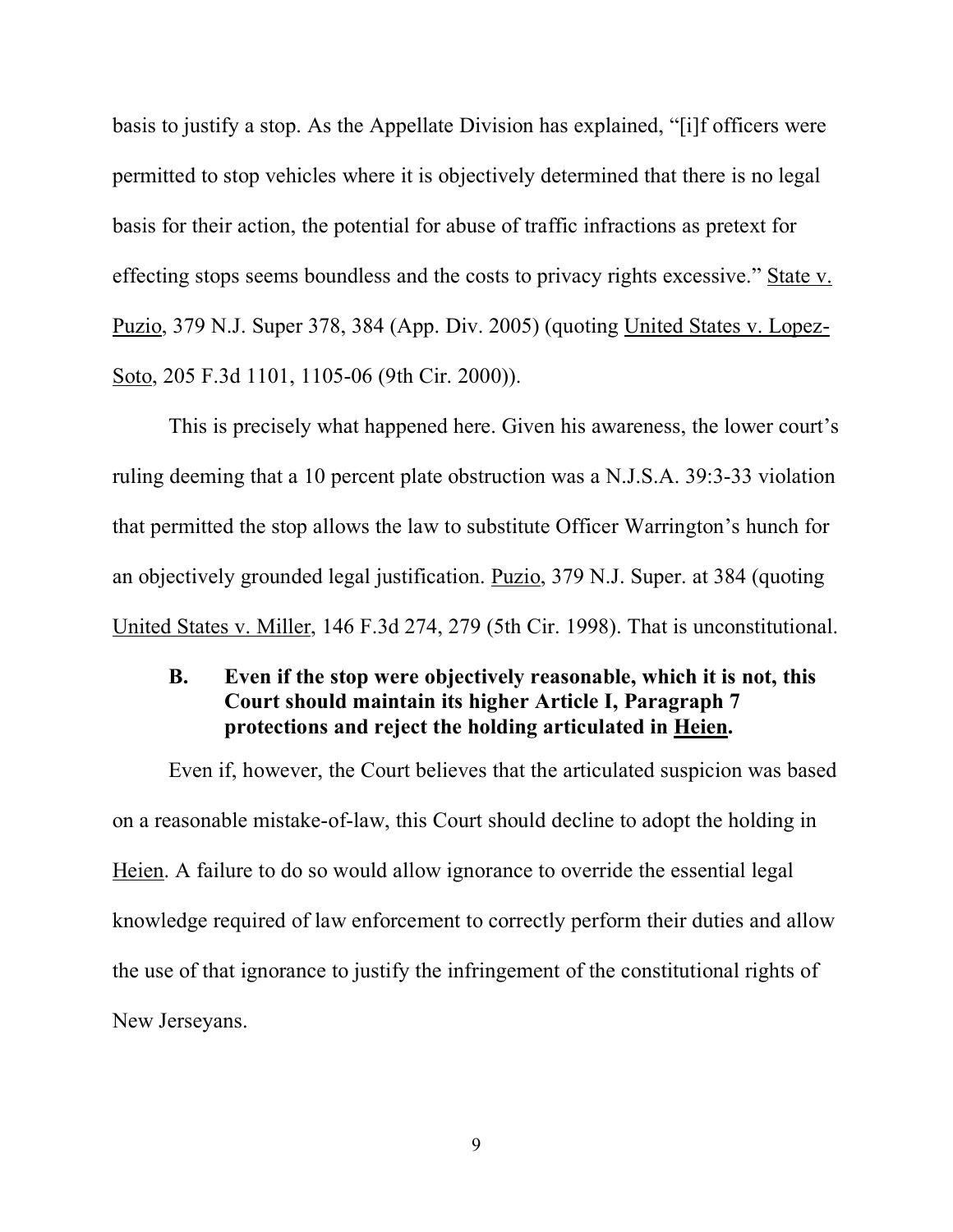#### **1.** *New Jersey's Appellate Courts have committed to safeguarding the Fourth Amendment and Article I, Paragraph 7 rights of New Jersey residents***.**

In Heine, the Supreme Court transposed the mistake-of-law defense to the exclusionary rule context by expanding the good-faith exception into the realm of ignorance of law. Adopting the acceptability of a police officer's mistake-of-law as reasonable to justify a stop, however, would be to upend this Court's longestablished rejection of the assertion of good faith belief as a substitute for reasonable suspicion. State v. Novembrino, 105 N.J. 95 (1987).

To this point, State v. Puzio remains instructive. In Puzio, the police officer mistakenly believed that the defendant was driving a commercial vehicle without a placard displaying the driver's name and business address, in violation of N.J.S.A. 39:4-46a, and stopped Puzio on that basis. Puzio, 379 N.J. Super. at 380. Passenger vehicles, like the car Puzio was driving, are exempt from the placard requirement. Puzio was nonetheless stopped and subsequently issued a summons for driving under the influence and a violation of N.J.S.A. 39:4-46a.

At trial, Puzio argued that evidence establishing his guilt of DUI should be suppressed because of the officers' mistaken belief that N.J.S.A. 39:4-46a had been violated, thus rendering the stop unlawful. Both the municipal court and Law Division denied the motion to suppress, determining that the officer's good faith belief that the statute was violated was enough to justify the stop. Puzio, 379 N.J.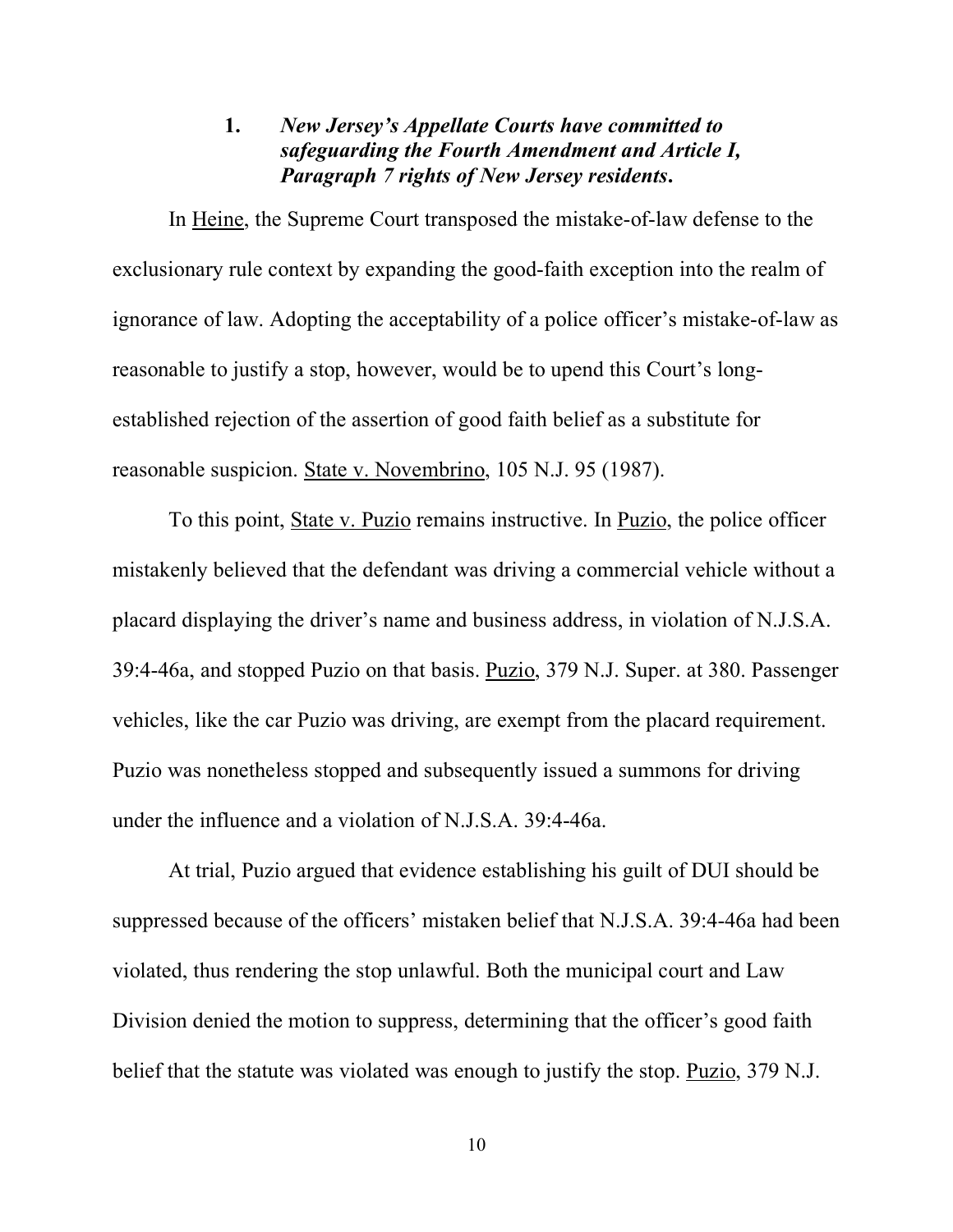Super. at 381. The Appellate Division reversed, concluding the stop was based on an entirely erroneous reading of the statute, id. at 382, and therefore no probable cause existed to justify it. Id. at 383. The Appellate Division noted that even under the good faith exception rejected in Novembrino, where an officer has an incorrect understanding of the law, the stop was unconstitutional and to hold otherwise would be to deride the basic protections of the Constitution:

> To create an exception here would defeat the purpose of the exclusionary rule, for it would remove the incentive for police to make certain that they properly understand the law that they are entrusted to enforce and obey.' If officers were permitted to stop vehicles where it is objectively determined that there is no legal basis for their action, 'the potential for abuse of traffic infractions as pretext for effecting stops seems boundless and the costs to privacy rights excessive.' We cannot countenance an officer's interference with personal liberty based upon an entirely erroneous understanding of the law.

[Id. at 383-84 (internal citations omitted) (emphasis supplied); see also United States v. Lopez-Valdez, 178 F.3d 282, 289 (5th Cir. 1999).]

Under this Court's long-standing jurisprudence, New Jersey offers additional protections for its residents that do not allow such mistakes by law enforcement to serve as justification for illegitimate stops or for the use of evidence gathered during those stops. Indeed, this Court has prided itself on recognizing that its duty to protect New Jerseyans' Constitutional rights may outpace the Federal judiciary's interest in doing so: "although the United States Supreme Court may be a polestar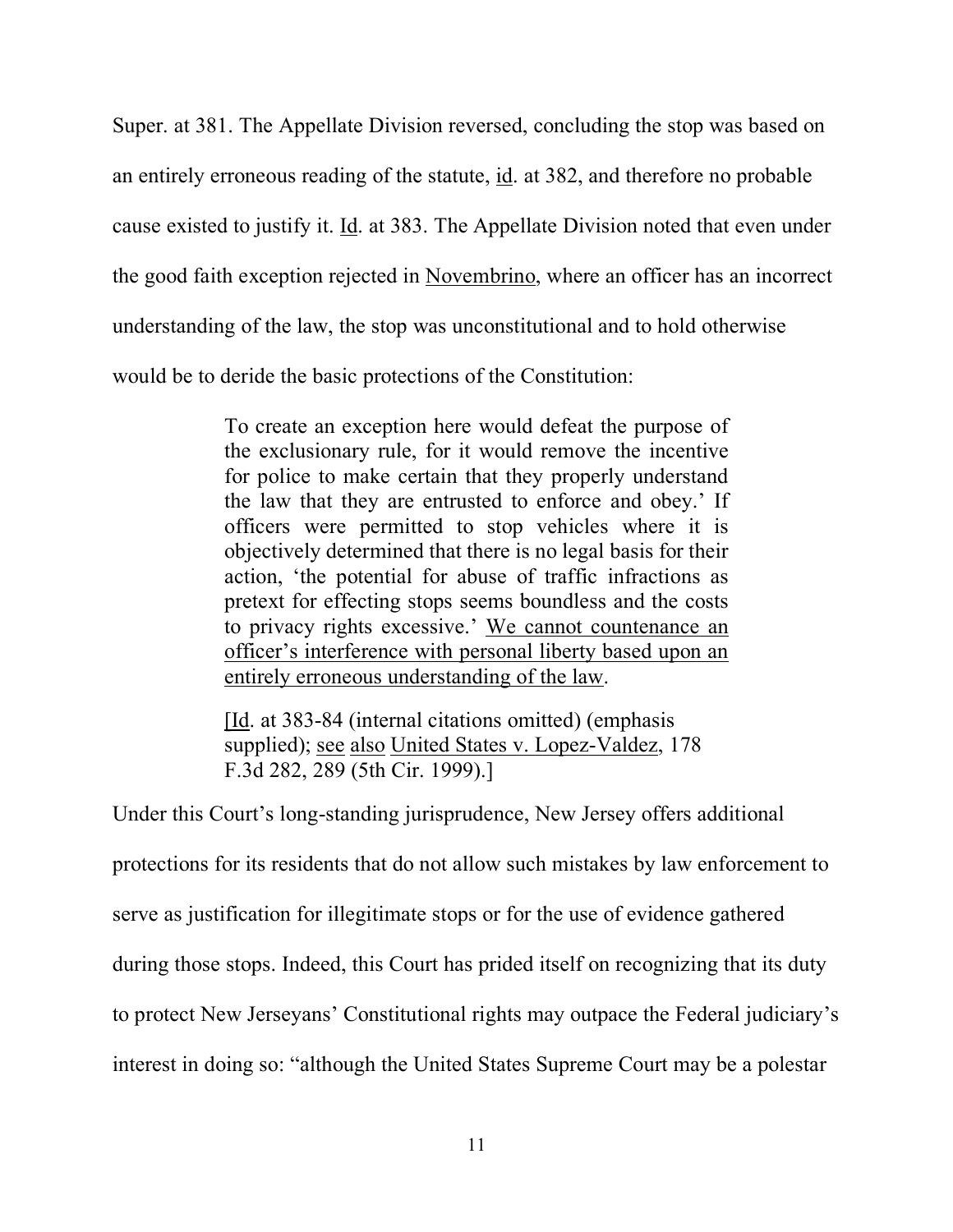that guides us as we navigate the New Jersey Constitution, we bear ultimate responsibility for the safe passage of our ship. Our eyes must not be so fixed on that star that we risk the welfare of our passengers on the shoals of constitutional doctrine. In interpreting the New Jersey Constitution, we must look in front of us as well as above us." See e.g. State v. Hempele, 120 N.J. 182, 196 (1990). Further, the exclusionary rule is closely connected to the creation of procedural justice, which bolsters confidence in the administration of parity and equity and thus, in turn, reduces citizen complaints about policing.<sup>5</sup>

## **2.** *This Court should not reward law enforcement for being ignorant of the law***.**

For the private citizen, strong public policy maintains that ignorance of the law is no excuse. Recognizing that it is unrealistic to expect an individual to know every law and understand its complexities, statutory protections for a good faith defense based on ignorance of the law exist. N.J.S.A. 2C:2-4(c)3. However, to call on those protections, the private citizen must have first diligently tried "by all means available" to ascertain the meaning of the law. Id. Further, "the proof standard is by clear and convincing evidence" in circumstances in which a "law-

 $\overline{a}$ 

<sup>5</sup> David B. Rottman, Adhere to Procedural Fairness in the Justice System, 6 Crim. & Public Pol'y 835, 836 (2007) (quoting John D. McCloskey, Police Requests for Compliance: Coercive and Procedurally Just Tactics 91 (2003)); David Gray, Megan Cooper & David McAloon, The Supreme Court's Contemporary Silver Platter Doctrine, 91 Tex. L. Rev. 7, 14 (2012).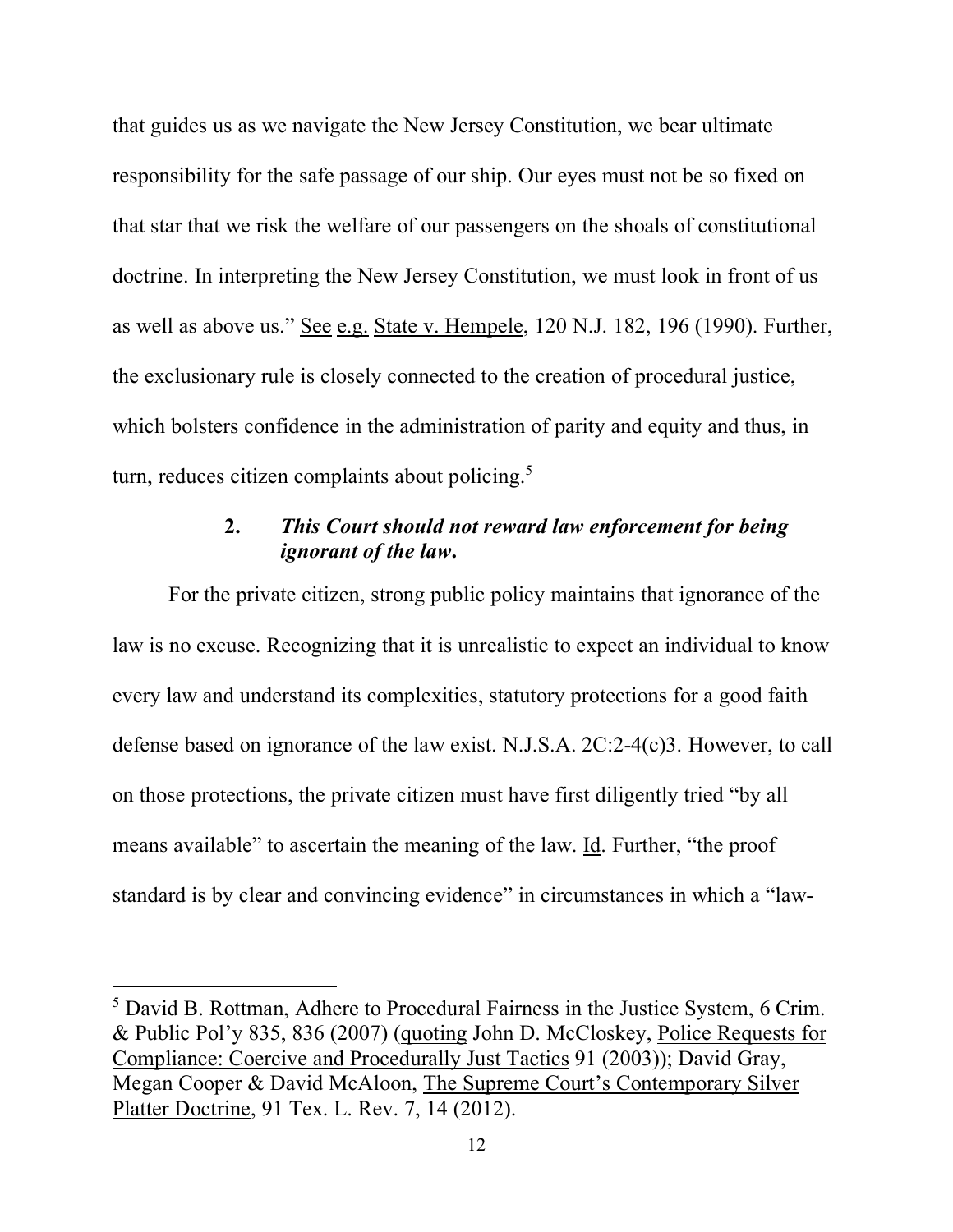abiding and prudent person" would also so conclude. State v. Guice, 262 N.J.

Super. 607, 616 (Law Div. 1993). Read together, the statute designates "a strong

policy against permitting ignorance of the law as a justification, and place[s] a

heavy burden on the defendant to prove his defense." Id. at 616-17.

It would be logically consistent, then, that law enforcement be held to an even higher standard than the layperson with regard to ignorance of the law. Through their training and experience, law enforcement officers are better situated to know the law; as their title axiomatically describes, their entire role is to enforce it. As the Supreme Court once noted:

> Generally state officials know something of the individual's basic legal rights. If they do not, they should, for they assume that duty when they assume their office. Ignorance of the law is no excuse for men in general. It is less an excuse for men whose special duty is to apply it, and therefore to know and observe it. If their knowledge is not comprehensive, state officials know or should know when they pass the limits of their authority, so far at any rate that their action exceeds honest error of judgment and amounts to abuse of their office and its function. When they enter such a domain in dealing with the citizen's rights, they should do so at their peril, whether that be created by state or federal law.

[Screws v. United States, 325 U.S. 91, 129-30 (1945) (emphasis added).]

Adopting Heien would allow officers to claim "justified" ignorance of the law

while enforcing absurdist applications to it that shrink an individual's rights to self-

determination and debase their constitutional rights. An adoption of Heien would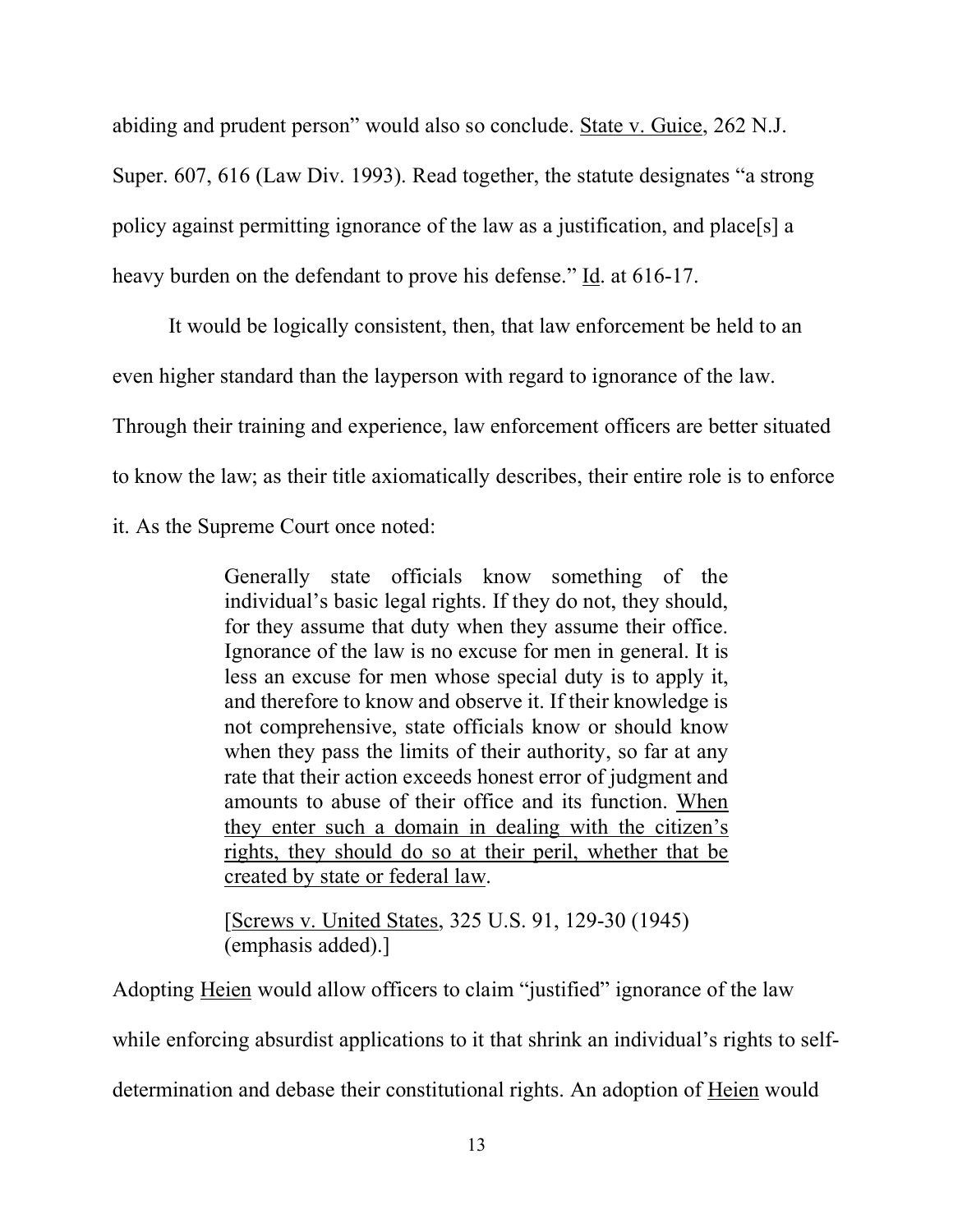also disincentivize officers from learning about the law in a way that would help inform the accurate performance of their duties. Heine's approval of police ignorance as justification to avoid suppression of evidence provides no motivation for officers to truly know the law; rather, it provides wide berth for law enforcement officers to retrofit farcical interpretations of law into a mistake-of-law defense.

### **3.** *Adoption of Heine would contradict the rule of lenity***.**

Where a statute has both criminal and noncriminal applications, the rule of lenity applies. Leocal v. Ashcroft, 543 U.S. 1, 11 n.8 (2004). Given that Title 39 motor vehicle laws are, by definition, quasi-criminal in nature, and persons prosecuted under Title 39 are entitled to the same protections as criminal defendants, (see State v. Toussaint, 440 N.J. Super. 526, 535 (App. Div. 2015) (citing State v. Widmaier, 157 N.J. 475, 494 (1999))), even if Officer Warrington's interpretation of N.J.S.A. 39:3-33 was deemed reasonable, it should have been rejected because such overly expansive readings are typically precluded by the rule of lenity, which generally requires interpreters to "strictly construe" ambiguity in criminal laws against the State and in favor of defendants. See State v. Crawley, 187 N.J. 440, 463 (2006); see United States v. Valle, 807 F.3d 508, 523 (2d Cir. 2015) (The rule of lenity ensures that criminal statutes will . . . minimize . . . the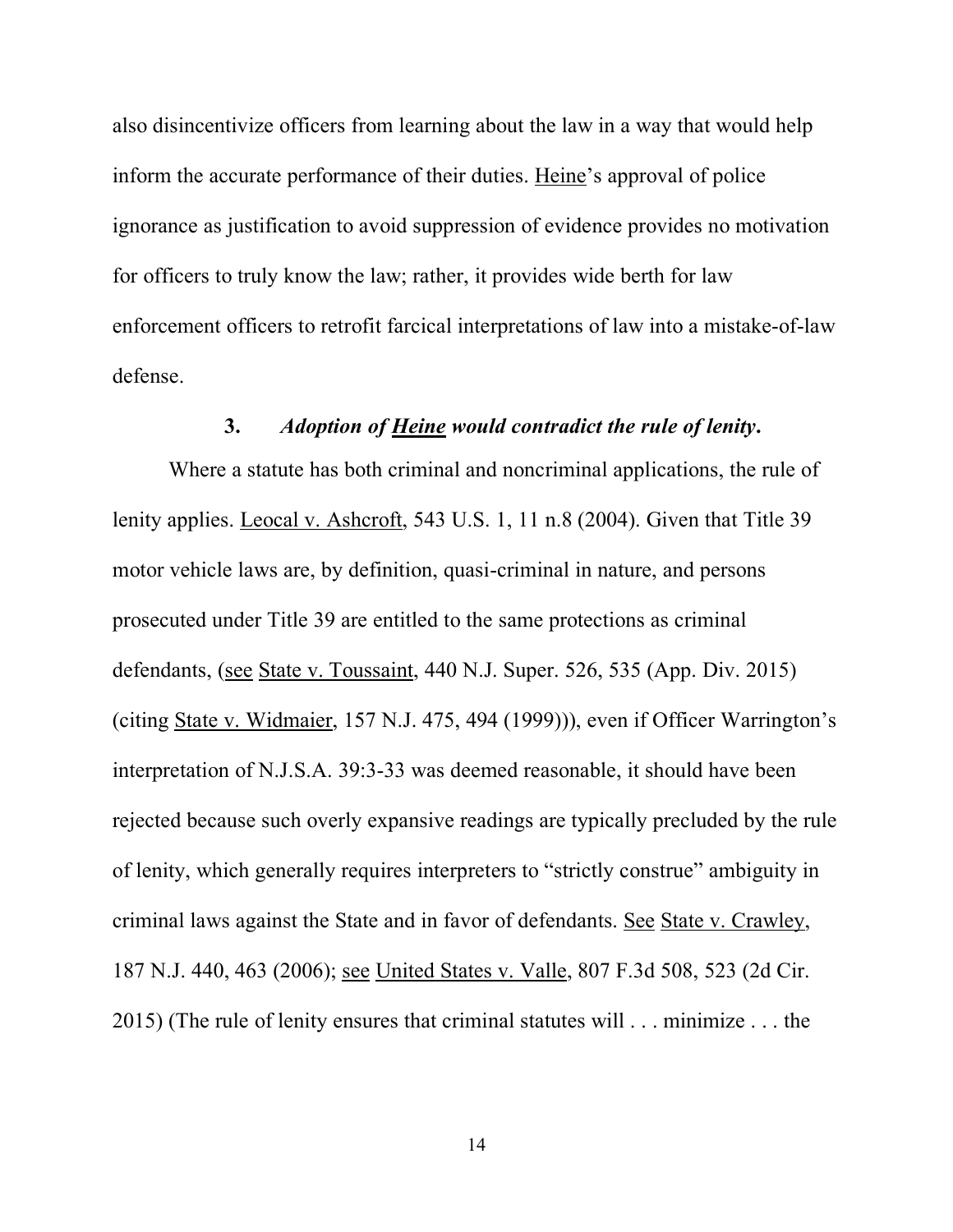risk of selective or arbitrary enforcement, and strikes the appropriate balance between the legislature and the court in defining criminal liability.).

Such strictness ensures that unlimited discretion by police officers to, as Officer Warrington put it, "try and develop criminal investigations" (T1 14:13-16) is not assisted by inexact legislative drafting and contorted interpretations of the law. Indeed, "[s]tatutes frequently . . . require some effort to connect the dots. If reasonable mistakes of law were permitted on this basis alone (without showing concomitant ambiguity), virtually no mistakes of law would be unreasonable, given the often dense and inartful structure of such statutes, writ large." Flint v. Milwaukee, 91 F.Supp. 3d 1032, 1059 (E.D. Wi. 2015).

That is most certainly demonstrated here where the Legislature has tried, multiple times, to clarify and amend the statute by expressly stating that no violation has occurred where the license frame is not obscuring identifying information. Indeed, the Legislature has introduced several bills to amend N.J.S.A. 39:3-33 in an effort to make explicit its statutory purpose in response to concerns around the number of tickets issued for alleged license frame infractions. See A. 1531 (2020) ("[n]o person shall drive a motor vehicle which has a license plate frame or identification marker holder that conceals or otherwise obscures the numbers or letters of the registration certificate of the vehicle imprinted upon the vehicles registration plate or identifying information set forth on any insert . . .")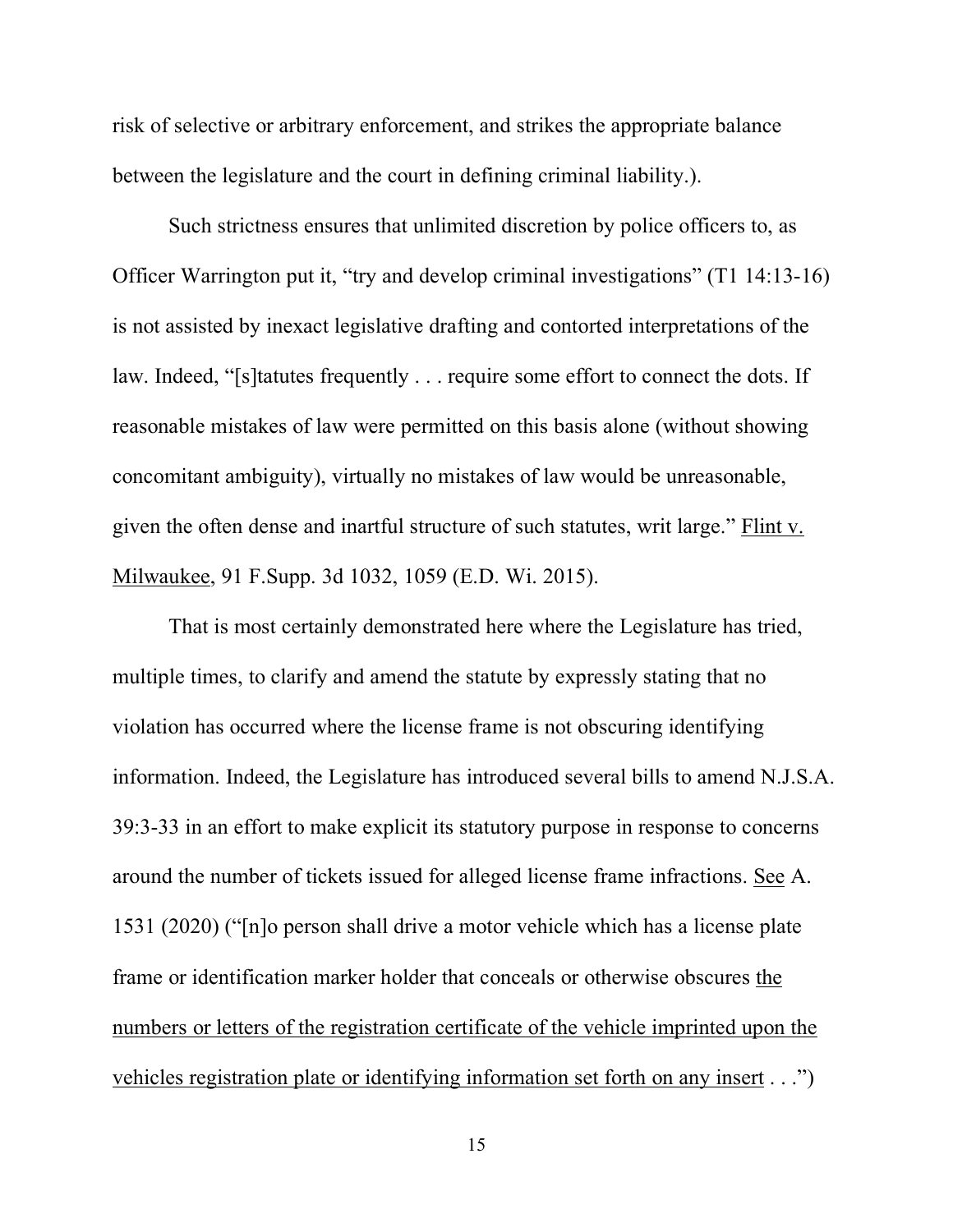(emphasis added); A. 5079 (2018) (same); A. 4631 (2018) ("this provision shall not apply to any license plate frame or identification marker holder provided that the frame or holder does not conceal, obscure, or in any way encroach upon the registration numbers and letters set forth on the motor vehicles license plates.") (emphasis added); A. 4099 (2020) (amending so that the provision is inapplicable "to any license place frame or identification marker holder that has been issued to a motor vehicle owner . . . by a dealer authorized to engage in the business of buying, selling, or dealing in motor vehicles in this state . . . provided that the frame or holder does not conceal, obscure, or in any way encroach upon the registration numbers and letters set forth on the motor vehicles license plates."); A. 2136 (2018) (same); see also Larry Higgs, Nearly 120K people received a ticket last year for this common license plate violation, NJ.com (Apr. 10, 2018), https://www.nj.com/traffic/2018/04/your\_personalized\_piece\_of\_plastic\_could\_get you a.html.

Adopting Heine, under these facts, would, effectively, grant the rule of lenity to Officer Warrington, and not to Mr. Roman-Rosado, by ignoring the clear rationale behind the statute and construing N.J.S.A. 39:3-33 in the officer's favor. In this instance, Officer Warrington was not only admittedly clear about the purpose of N.J.S.A. 39:3-33, but the Legislature is aware that officers are using the ambiguity to enforce pretextual stops. Providing judicial sanction to this sort of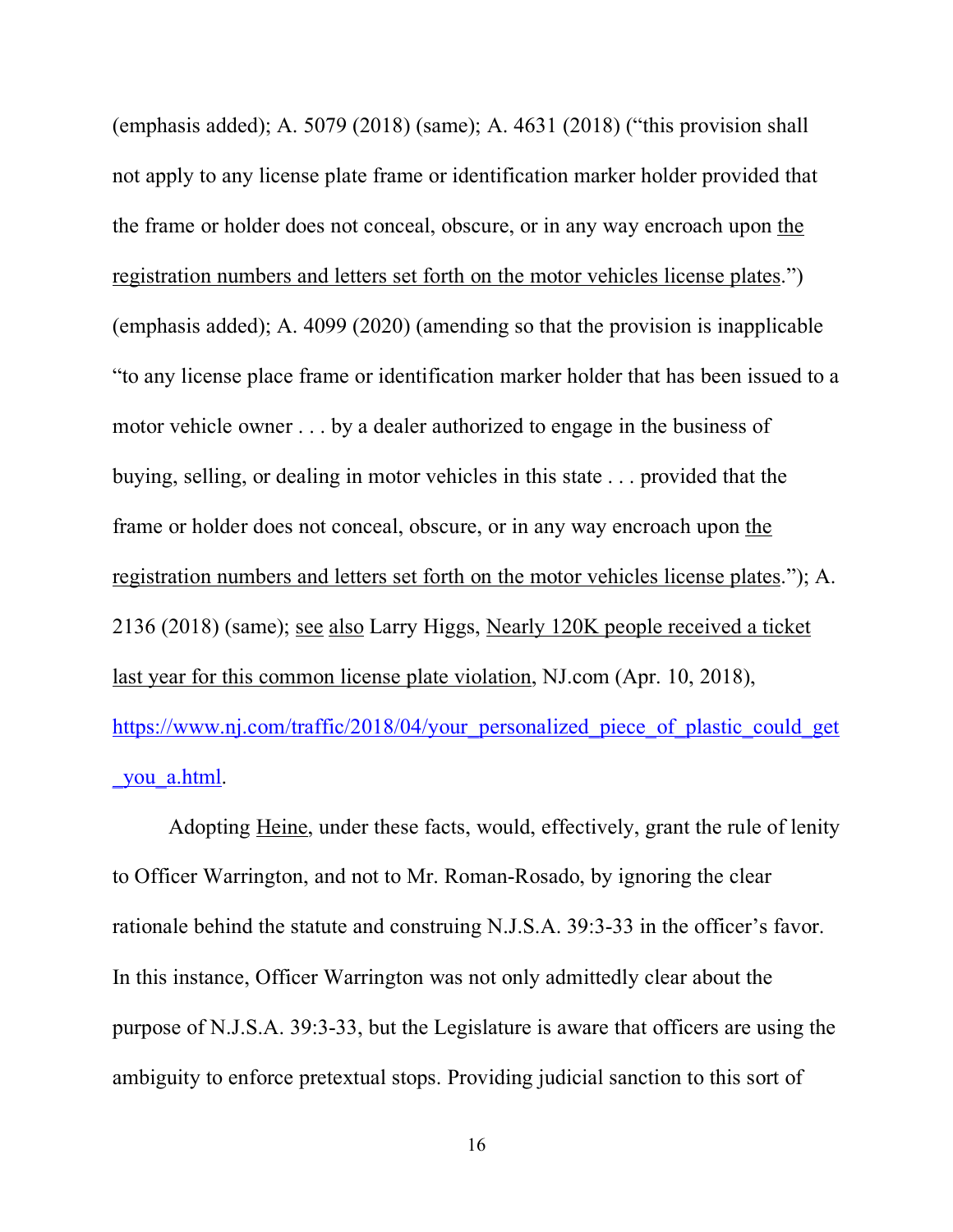behavior by adopting Heine's "oh well it happens sometimes" mistake-of-law defense pooh poohs the real and adverse effects these sorts of policies have on the lives of New Jersey residents. Pretextual stops are not mistakes, and, as discussed in greater detail *infra*, pretextual stops cost lives, particularly Black and Brown ones.

## **II. N.J.S.A. 39:3-33 IS VOID FOR VAGUENESS BECAUSE THE OVERBROAD LANGUAGE AROUND LICENSE PLATE FRAMES ENCOURAGES ARBITRARY AND DISCRIMINATORY APPLICATION BY LAW ENFORCEMENT.**

N.J.S.A. 39:3-33 reads in pertinent part:

No person shall drive a motor vehicle which has a license plate frame or identification marker holder that conceals or otherwise obscures any part of any marking imprinted upon the vehicle's registration plate or any part of any insert which the director, as hereinafter provided, issues to be inserted in and attached to that registration plate or marker.

A law is void as a matter of due process if it is so vague that persons "of

common intelligence must necessarily guess at its meaning and differ as to its application." Town Tobacconist v. Kimmelman, 94 N.J. 85, 118 (1983). New Jersey courts will, when possible, adopt legal interpretations that avoid constitutional infirmity. N.J.S.A. 39:3-33, however, uses language so overinclusive and vague that it threatens due process by materially impacting the rights of New Jersey citizens to be free from unreasonable searches and seizures under the Fourth Amendment and Article I, Paragraph 7 of the Federal and State constitutions.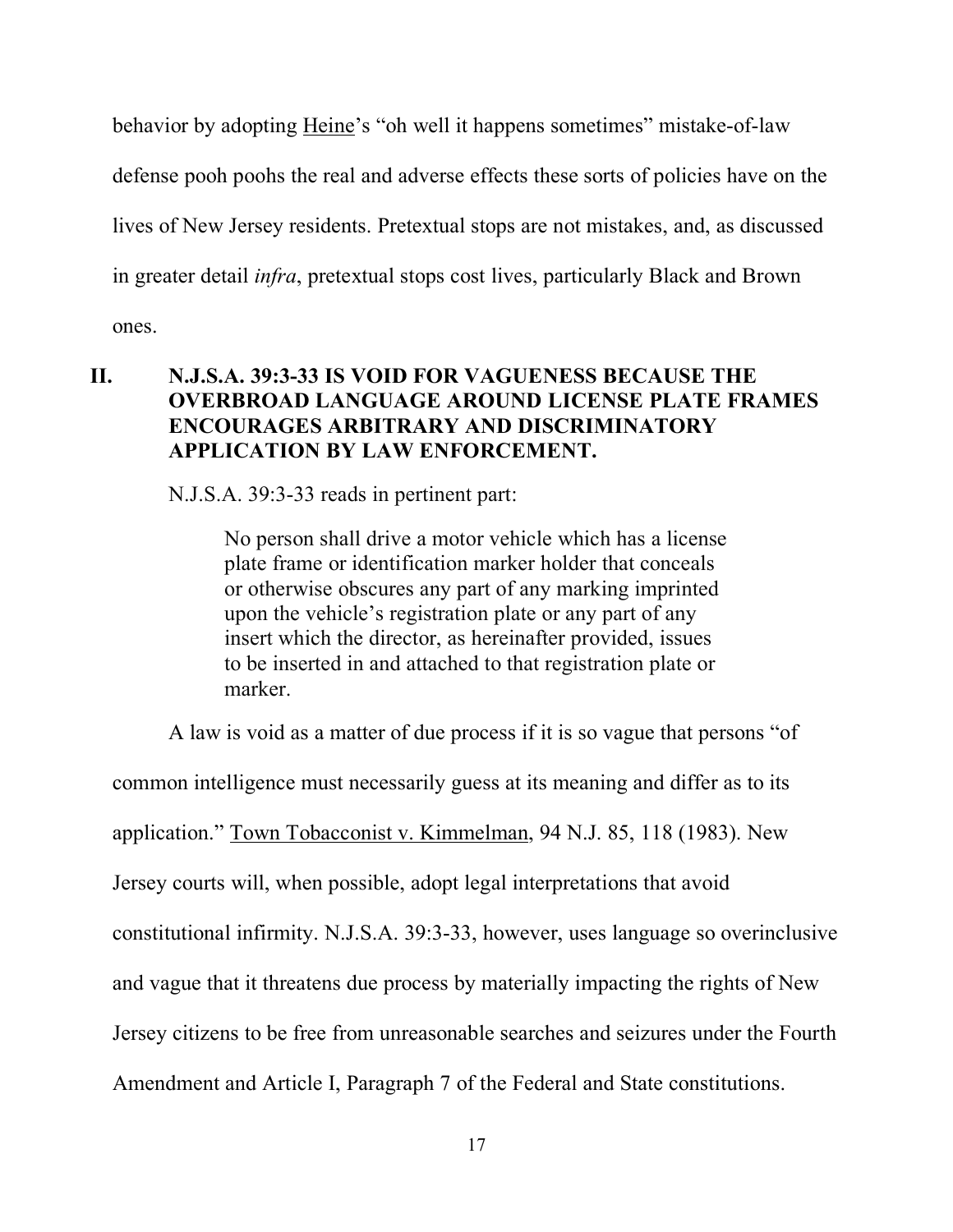Indeed, using N.J.S.A. 39:3-33, Officer Warrington stopped Mr. Roman-Rosado for a violation of the statute although nothing about the plate frame impeded the officer's ability to identify the car or read the license plate, and only 10 percent of the writing on the bottom edge of the plate—which is changeable and without legal meaning—was obscured. See Da027-031.

Vagueness is a procedural due process concept grounded in notions of fair play. State v. Lashinsky, 81 N.J. 1, 17 (1979). A basic element of the rule of law is that a person must be able to know beforehand, with some reasonable degree of certainty, whether or not a particular act will violate the law. "A legislative act, whether a statute or ordinance, must not be so vague that a person of ordinary intelligence is unable to discern what it requires, prohibits, or punishes." Brown v. Newark, 113 N.J. 565, 572-73 (1989). N.J.S.A. 39:3-33 is written so broadly it criminalizes what is, essentially, an aesthetic choice unrelated to public safety. It is unclear if one would receive a ticket for covering one percent, four percent or 10 percent of a plate with a frame, and it is also unclear if the majority of people with license frames that cover any fraction of a plate are repeatedly ticketed for the infraction. Accordingly, to survive a "vagueness" challenge: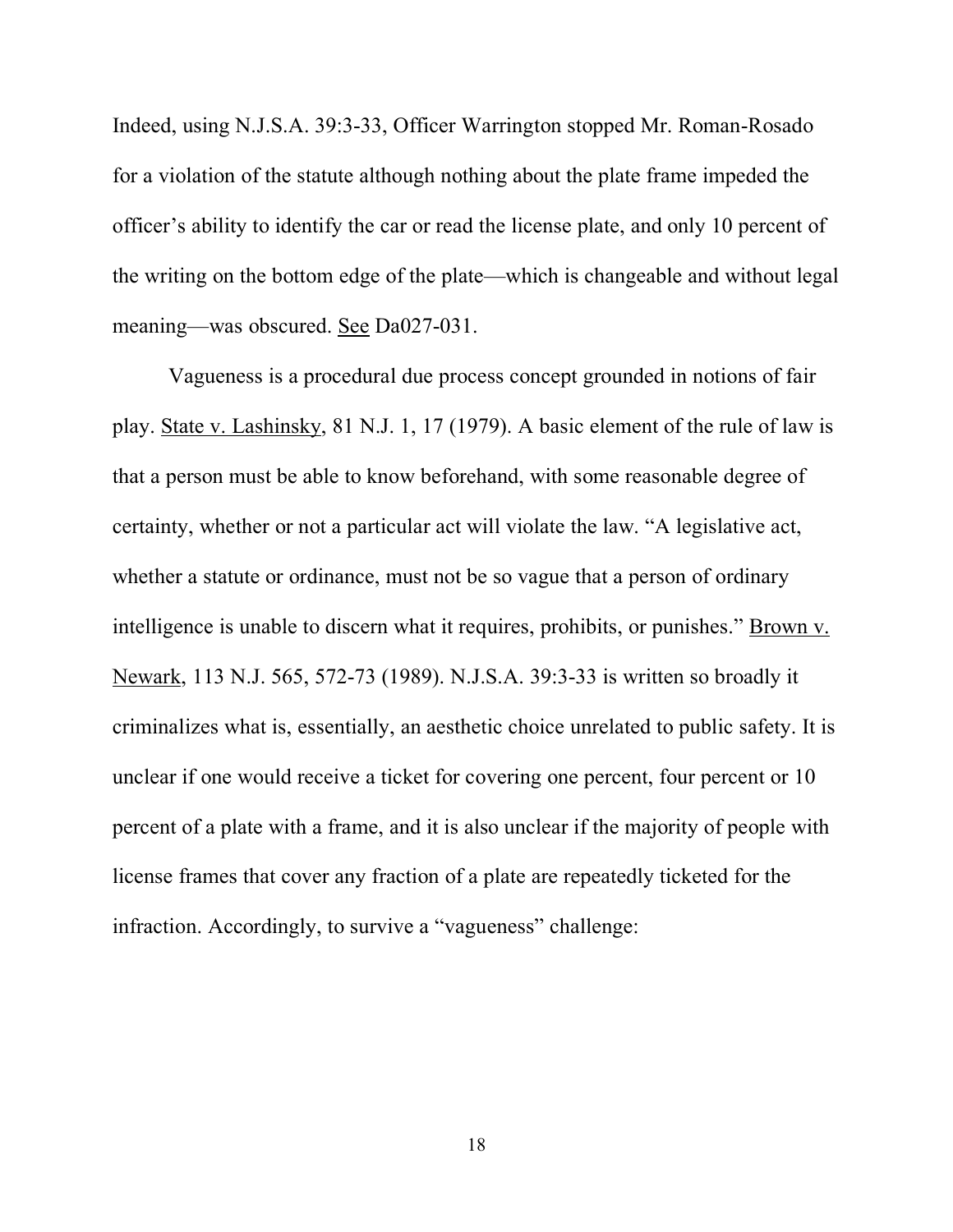'The vagueness test' demands that a law be sufficiently clear and precise so that people are given notice and adequate warning of the law's reach. A penal statute should not become a trip for a person of ordinary intelligence acting in good faith, but rather should give fair notice of conduct that is forbidden.

A defendant should not be obliged to guess whether his conduct is criminal. Nor should the statute provide so little guidance to the police that law enforcement is so uncertain as to become arbitrary.

[Brown, 113 NJ at 577 (emphasis supplied).]

 $\overline{a}$ 

It is clear from the circumstances of the instant case that the vagaries written into the statute are used with the specific purpose of "stop[ping] a lot of cars for motor vehicle infractions . . . [to] then try and develop criminal investigations . . ." 1T 14:9-19. Nothing about the words at the top or bottom of the plate assist law enforcement in identifying the vehicle's owner or with public safety, yet in 2017, nearly 120,000 New Jerseyans—a little over 1 percent of the State's population received a ticket for license frames covering the slightest part of the plate.<sup>6</sup>

<sup>6</sup> This percentage may still have an outsized impact on communities of color as New Jersey enjoys the dubious distinction of having some of the highest racial disparities in the criminal legal system, including incarceration in its prisons and in the use of force from its police officers. Disha Raychaudhuri & Stephen Stirling, Black people in N.J. say they're more likely to be punched, kicked by cops. Now, data backs that up, NJ.com (Dec. 17, 2018, last updated Sep. 24, 2019), https://www.nj.com/news/erry-2018/12/69f209781a9479/black-people-in-nj-saytheyre.html. Discrepancies in traffic stops in the state—from the stops themselves to the treatment of the motorist by the officers—show similar disparities, an issue playing out within the state and nationwide. Jennifer Eberhardt, et al., "Language from police body camera footage shows racial disparities in officer respect," Proceedings of the National Academy of Sciences, Jun 2017, 114 (25) 6521-6526,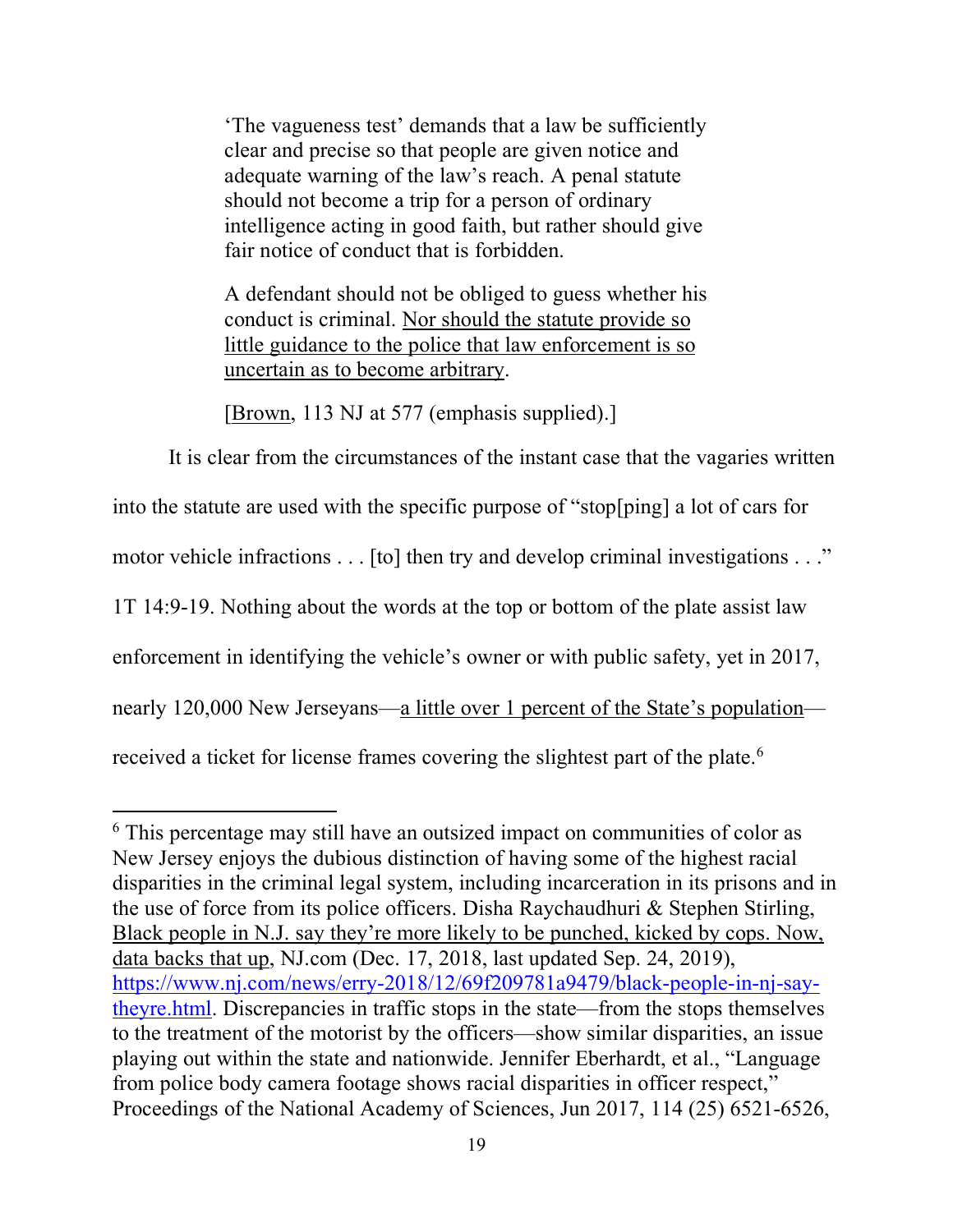This, despite the fact that residents with a license plate in New Jersey and the law enforcement officers who make motor vehicle stops, know the words "Garden State" adorn the bottom of the vast majority of New Jersey licenses. T1 17:15-18 ("Q: But you could still clearly see that it was Garden State, the words, correct? A: Yeah, through familiarity of the license plate, yeah. I could see that it said Garden State.").

N.J.S.A. 39:3-33 has been used to subject New Jerseyans to the virtually

unlimited discretion of the police, to whom the statute gives no guidance.

Accordingly, N.J.S.A. 39:3-33 violates the guarantees of constitutional due process

under Due Process Clauses of the United States Constitution and the New Jersey

Constitution.

l

available at https://www.pnas.org/content/114/25/6521; James E. Lange, Kenneth O. Blackman, and Mark B. Johnson, Speed Violation Survey of the New Jersey Turnpike: Final Report, submitted to the Office of the Attorney General of New Jersey 2001; National Institutes of Justice, Racial Profiling and Traffic Stops (Jan. 9, 2013), available at https://nij.ojp.gov/topics/articles/racial-profiling-and-trafficstops; Sharon LaFraniere & Andrew W. Lehren, The Disproportionate Risks of Driving While Black, N.Y. Times (Oct. 24, 2015), https://www.nytimes.com/2015/10/25/us/racial-disparity-traffic-stops-drivingblack.html ("As the public's most common encounter with law enforcement, [traffic stops] largely shape perceptions of the police. Indeed, complaints about traffic-law enforcement are at the root of many accusations that some police departments engage in racial profiling. Since Ferguson erupted in protests in August last year, three of the deaths of African-Americans that have roiled the nation occurred after drivers were pulled over for minor traffic infractions: a broken brake light, a missing front license plate and failure to signal a lane change.")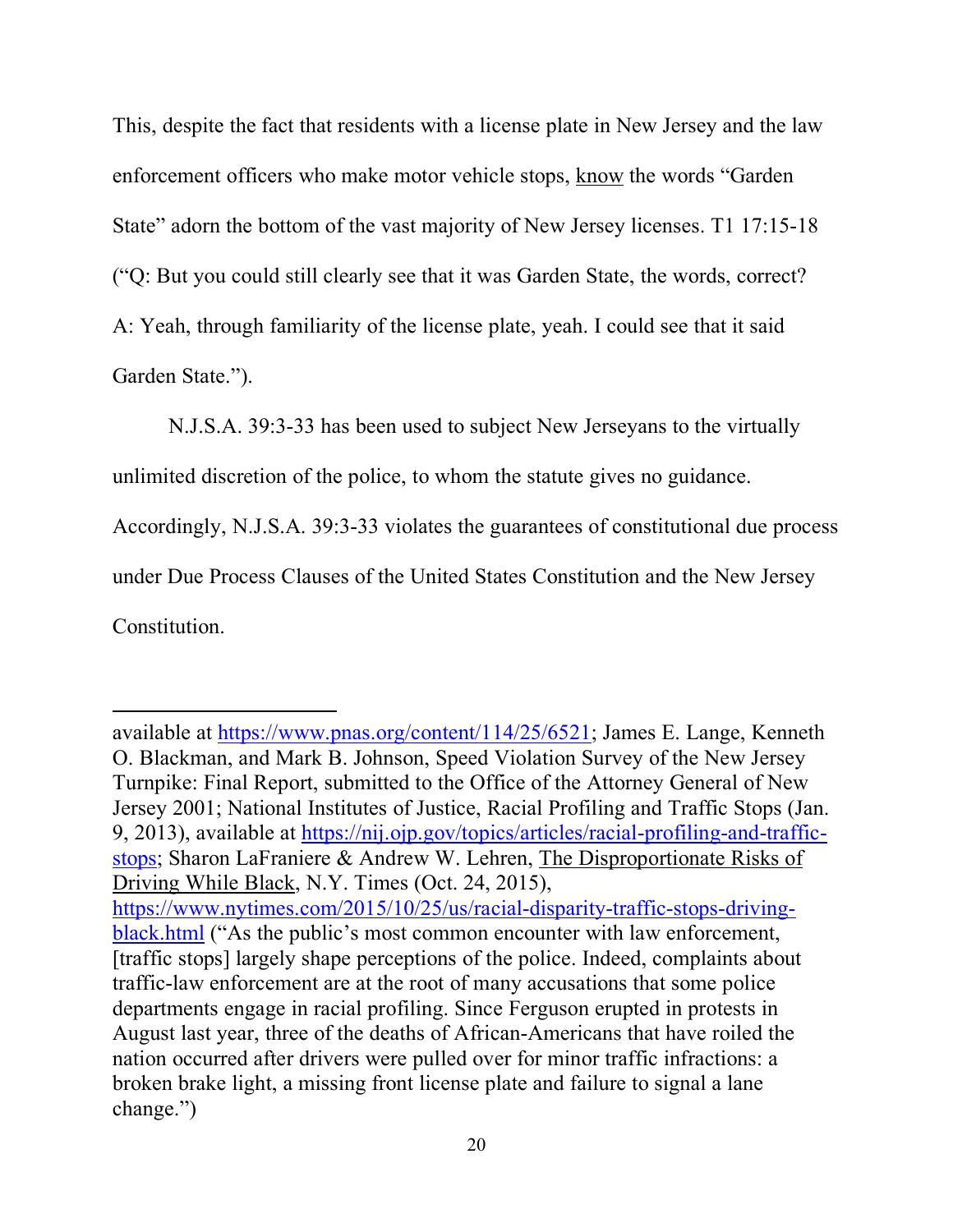#### **A. The vagueness of N.J.SA. 39:3-33 encourages and gives sanction to capricious and discriminatory stops by law enforcement that disproportionately affect people of color.**

The Supreme Court has long held that it is reasonable, legal, and harmless for police to use minor pretextual traffic stops to "fish" for evidence of a larger criminal enterprise. Whren v. United States, 517 U.S. 806 (1996).

In Whren, while patrolling a "high drug area," an officer noticed two young Black occupants in a dark Pathfinder truck. Whren, 517 U.S. at 808. The young men aroused the officer's suspicion simply because the driver was looking at the passenger's lap while waiting at a stop sign. Id. After the truck stopped at the stop sign for "an unusually long time—more than 20 seconds," the officer turned back to follow the truck. Id. The truck turned without signaling. Id. While stopping the truck to give a warning about the traffic violations, the officer stated he saw bags of drugs in the car. Id. at 809. While the officer's observations of where the driver was looking provided no understanding of how looking into the passenger's la created reasonable suspicion of criminal activity, the Court rejected the defendant's argument about the officer's reasonableness in conducting the stop.

However, significant social research shows that these "pretextual" traffic stops—stops that are purportedly legitimated by traffic or vehicle infractions that are often without reasonable suspicion or probable cause—result in disparate impact on communities by race, providing cover to effectuate discriminatory traffic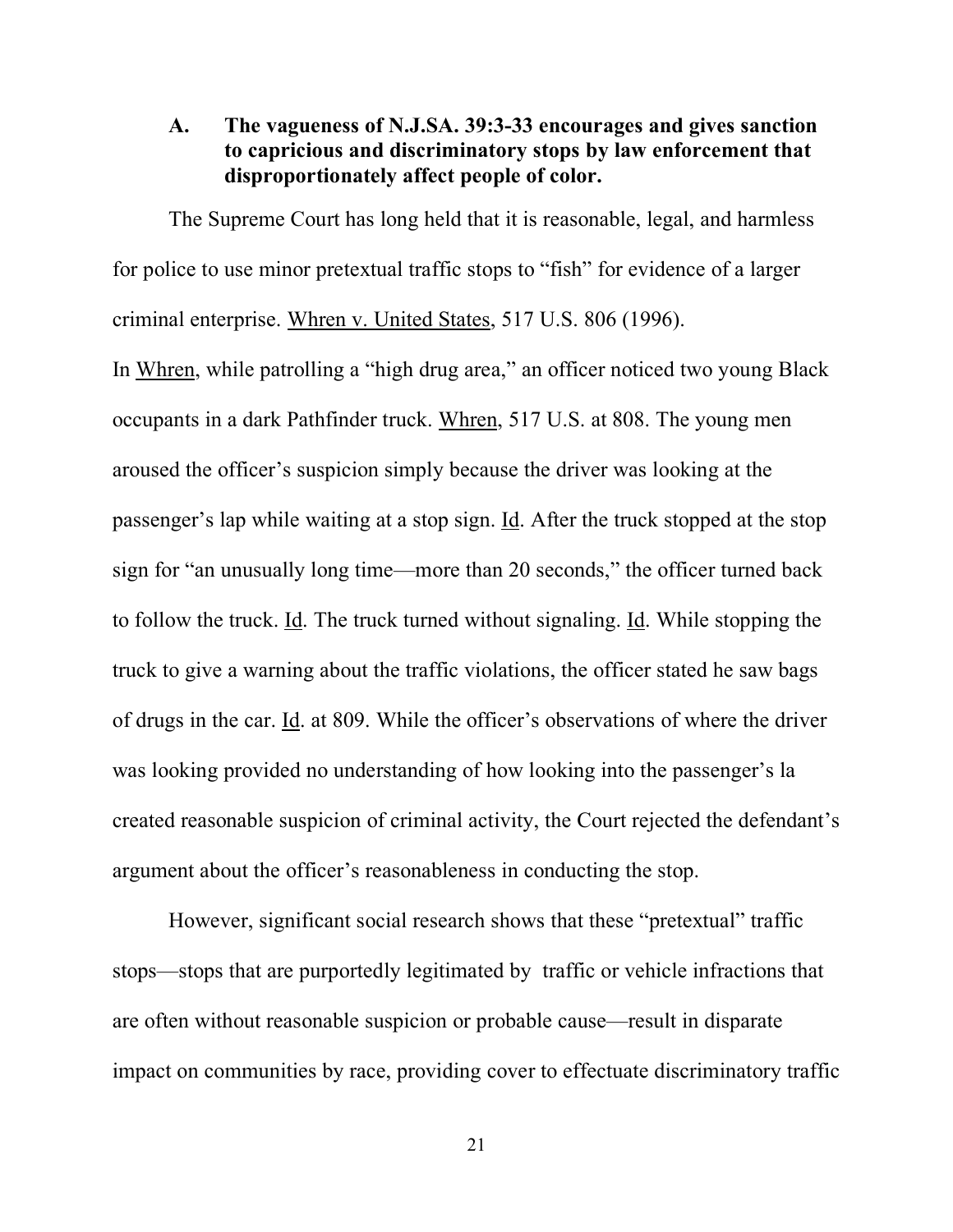stops with the imprimatur of the State. Accordingly, this Court should consider how upholding a purported "mistake-of-law" by a police officer based on an unconstitutionally vague law can impact and sustain the continued subjugation of Black and Brown New Jerseyans who are routinely subjected to unjustified pretextual stops every day.

Pretextual stops in the United States generally and in New Jersey in particular, are fraught with racial bias and discrimination.<sup>7</sup> See infra at n.4. Both anecdotal and quantitative data show that nationwide, the police wield the discretionary power of the pretextual stop primarily against African Americans and Latinx populations.<sup>8</sup>

 $\overline{a}$ 

<sup>8</sup> See also Jaeah Leejul, We Crunched the Numbers on Race and Traffic Stops in the County Where Sandra Bland Died, Mother Jones (Jul. 24, 2015), http://www.motherjones.com/politics/2015/07/traffic-stops-black-people-wallercounty (studying traffic stop rates in Texas); Sharon Lafraniere & Andrew W. Lehren, The Disproportionate Risks of Driving While Black, ("And black motorists who were stopped were let go with no police action—not even a warning—more often than were whites. Criminal justice experts say that raises questions about why they were pulled over at all and can indicate racial profiling."); Frank R. Baumgartner, Derek Epp, & Kelsey Shoub, Analysis of Black-White Differences in Traffic Stops and Searches in Roanoke Rapids, NC, 2002-2013, available at

<sup>7</sup> David Kocieniewski, Study Suggests Racial Gap In Speeding In New Jersey, N.Y. Times (Mar. 21, 2002),

https://www.nytimes.com/2002/03/21/nyregion/study-suggests-racial-gap-inspeeding-in-new-jersey.html.

https://www.unc.edu/~fbaum/TrafficStops/Reports2014/RoanokeRapidsTrafficSto psBaumgartner-4October2014.pdf (concluding that a thirteen-year study of traffic stops in North Carolina revealed disproportionate number of non-whites being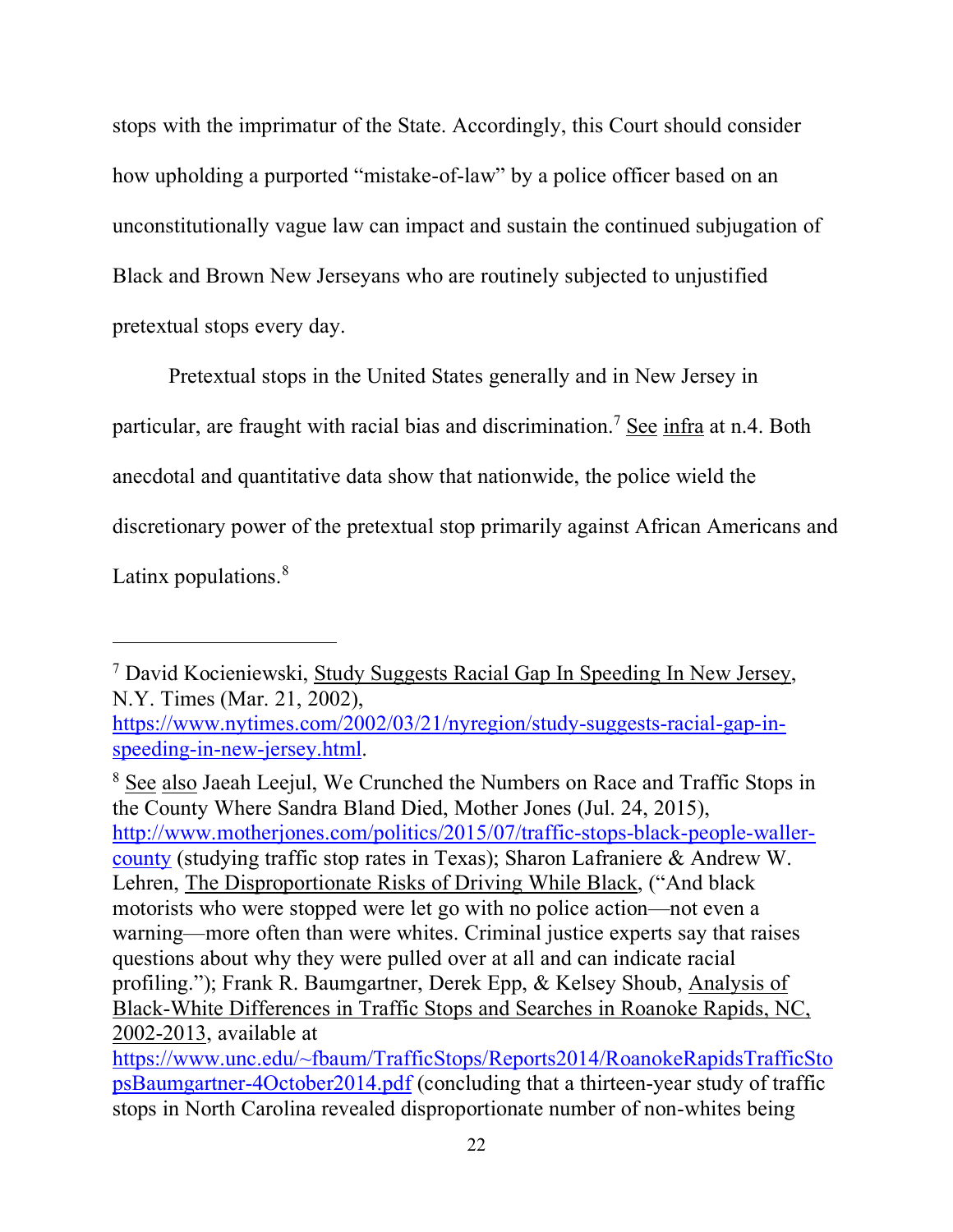For example, the Stanford Open Policing Project—a partnership between the Stanford Computational Journalism Lab and the Stanford Computational Policy Lab—has, to date, collected and standardized over 200 million records of traffic stop and search data from around the country. The study of those records concluded that "relative to their share of the residential population, we find that black drivers are, on average, stopped more often than whites." See Emma Pierson, et al., A large-scale analysis of racial disparities in police stops across the United States, Nature Human Behavior, available at https://doi.org/10.1038/s41562-020- 0858-1. Similarly, in one report submitted to the New Jersey Attorney General, among individuals who were subjected to traffic stops in New Jersey, 77.2 percent were Black or Latinx.<sup>9</sup> As recently as May of this year, however, an audit

l

stopped and search); Lauren Kirchner, The Racial Imbalance In Traffic Stops Persists, Pacific Standard (Apr.16, 2015), https://psmag.com/news/the-racialimbalance-in-traffic-stops-persists (reporting on results of study by Baumgartner et. al ); University of Vermont, Analysis of Traffic Stops and Outcomes in Vermont Shows Racial Disparities (Jul. 1, 2006) (concluding after a five-year study that police disproportionately stop black drivers); David Montgomery, Data Dive: Racial Disparities in Minnesota Traffic Stops, Pioneer Press, (Jul. 9, 2016), http://www.twincities.com/2016/07/08/data-dive-racial-disparities-in-minnesotatrafficstops/ (reporting on racial disparity in 2003 in Minnesota traffic stops); Greensboro Police Department, Eleazer Hunt, Karen Jackson, Jan Rychtar, & Rahul Singh, Analysis of Traffic Stop and Search Data, available at http://www.greensboronc.gov/modules/showdocument.aspx?documentid=30373; Press Release, RTI International, Black Male Drivers Disproportionately Pulled Over in Traffic Stops by Durham Police Department, Study Finds, available at https://durhamnc.gov/DocumentCenter/View/9593.

<sup>&</sup>lt;sup>9</sup> N.J. Att'y Gen., Interim Report of the State Review Team Regarding Allegation of Racial Profiling, 26 (1999), available at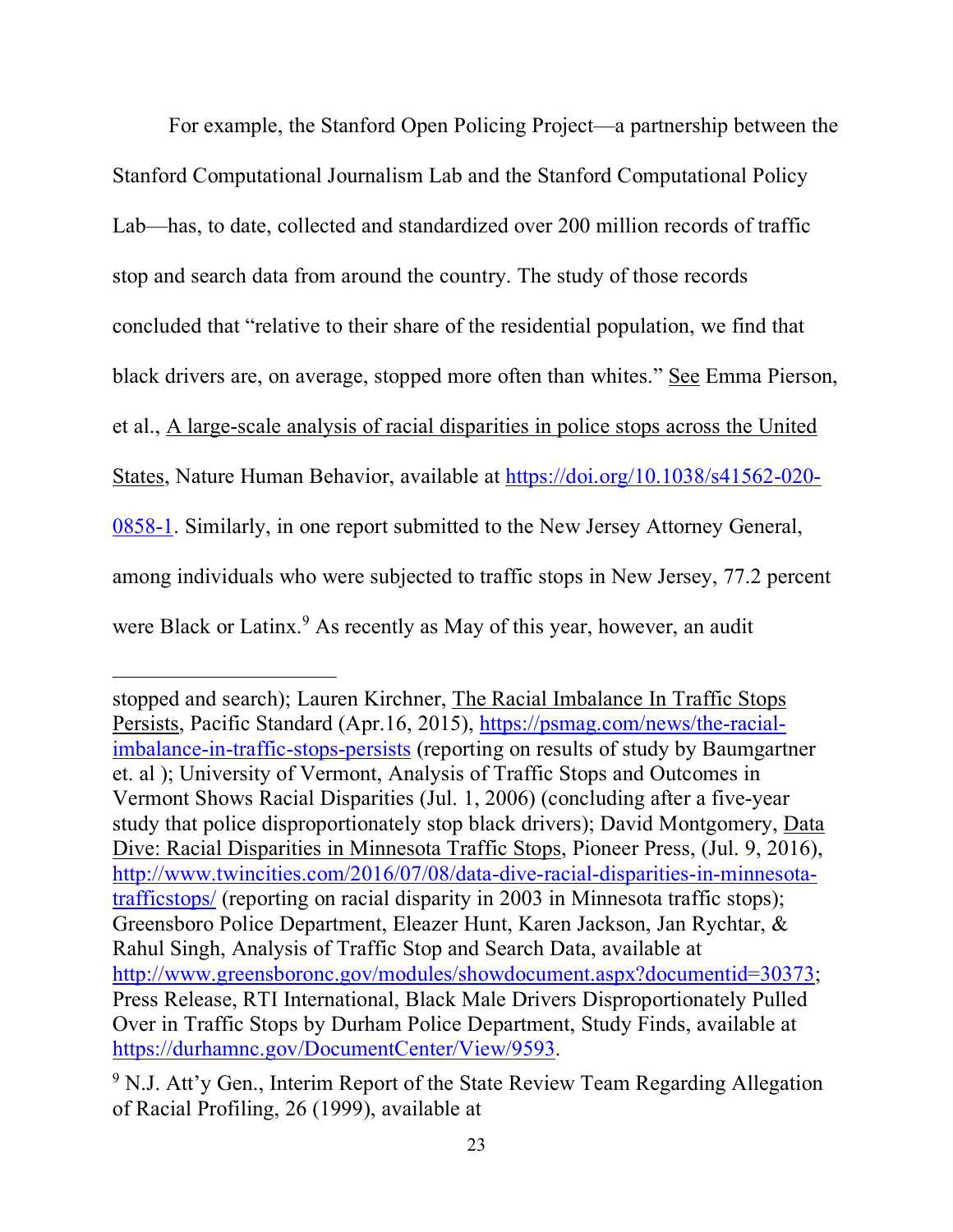conducted by the New Jersey Comptroller's office noted that New Jersey State

Police are still failing to keep accurate data on these racial imbalances.<sup>10</sup>

Indeed:

 $\overline{a}$ 

[P]olice stops . . . divide Americans into two groups. On the one side are people for whom police stops are the signal form of surveillance and legal racial subordination. This group is populated largely by African Americans and other racial minorities. On the other side are people for whom police stops are annoyances that, at worst, yield expensive traffic tickets, but which also reaffirm the driver's place as a full citizen in a rule-regulated society. This group is populated largely by whites.<sup>11</sup>

Where that first group drives, a police officer can stop a driver for any reason, or

none at all.12 The hard truth that the current moment has laid bare is that no person

https://www.state.nj.us/lps/intm\_419.pdf. Nearly ten years later, the New Jersey Attorney General's office, with the assistance of the Office of Law Enforcement Professional Standards, issued another report regarding police traffic Enforcement Activities. Plate and registration infractions by Black motorists make up nearly a quarter of moving violation stops, which is alarming given that Black people make up just over 13% of New Jersey's population. N.J. Att'y Gen., Aggregate Report of Traffic Enforcement Activities of the New Jersey Police (Aug. 2018), available at https://www.nj.gov/oag/oleps/pdfs/OLEPS-2018-Fifteenth-Aggregate-Report TEA njsp.pdf.

<sup>&</sup>lt;sup>10</sup> Blake Nelson, N.J. State Police must improve tracking possible racial profiling in traffic stops, audit says, (May 15, 2020), NJ.com, https://www.nj.com/news/2020/05/nj-state-police-must-improve-tracking-possibleracial-profiling-in-traffic-stops-audit-says.html.

<sup>&</sup>lt;sup>11</sup> Charles R. Epp, Steven Maynard-Moody & Donald P. Haider-Markel, Pulled Over: How Police Stops Define Race and Citizenship, 150 (John M. Conley & Lynn Mather eds., 2014) (hereinafter, Epp, Pulled Over).

<sup>&</sup>lt;sup>12</sup> "[W]ith the traffic code in hand, any officer can stop any driver any time." David A. Harris, *"*Driving While Black" and All Other Traffic Offenses: The Supreme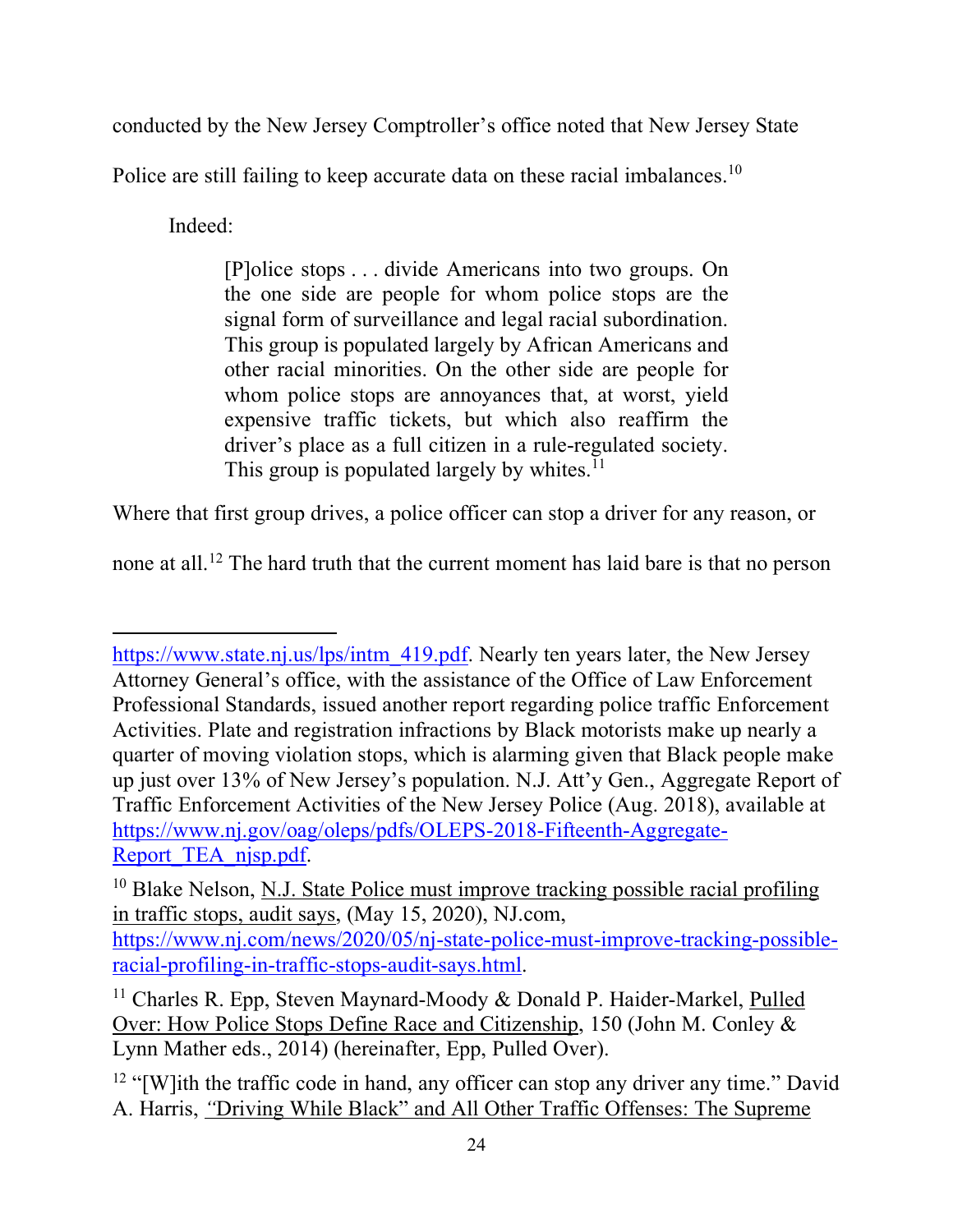of color is safe from this treatment anywhere, regardless of their obedience to the law, their age, the type of car they drive, or their station in life; drivers of color are simply more likely to be subjected to investigatory, discretionary stops because of their race. <sup>13</sup> What is more, these stops can have dire consequences. Instead of getting a ticket that merely ruins their day, a person of color stopped on the road may get a bullet that takes their life. The deaths of Philando Castile, Matthew Allen, Samuel DeBose and Walter Scott bear witness to this reality.<sup>14</sup> This Court should make clear that the Constitution does not support these unjust and disparate outcomes. For decades, courts have recognized the potential for Whren and the good-faith exception to facilitate pretextual stops. As the Fifth Circuit posited over twenty years ago, "[u]nder the general rule established in

 $\overline{a}$ 

<sup>14</sup> Jamiles Lartey & Jon Swaine, Philando Castile shooting: officer said he felt in danger after smelling pot in car (June 20, 2017), https://www.theguardian.com/usnews/2017/jun/20/philando-castile-shooting-marijuana-car-dashcam-footage; Matthew Allen, Family seeks answers in shooting death of unarmed Black man during routine traffic stop, (June 7, 2020), https://thegrio.com/2020/06/07/nj-statetrooper-kills-unarmed-black-man/; Associated Press, Samuel DuBose shooting: second mistrial declared in officer's murder trial (June 23, 2017), https://www.theguardian.com/us-news/2017/jun/23/samuel-dubose-shooting-raytensing-trial-mistrial; Michael S. Schmidt & Matt Apuzzo, South Carolina Officer Is Charged With Murder of Walter Scott (Apr. 7, 2015), https://www.nytimes.com/2015/04/08/us/south-carolina-officer-is-charged-withmurder-in-black-mans-death.html.

Court and Pretextual Traffic Stops, 87 J. Crim. L. & Criminology 544, 559 (1997) (internal punctuation omitted).

<sup>13</sup> Epp, Pulled Over, 72-73, 155 (2014)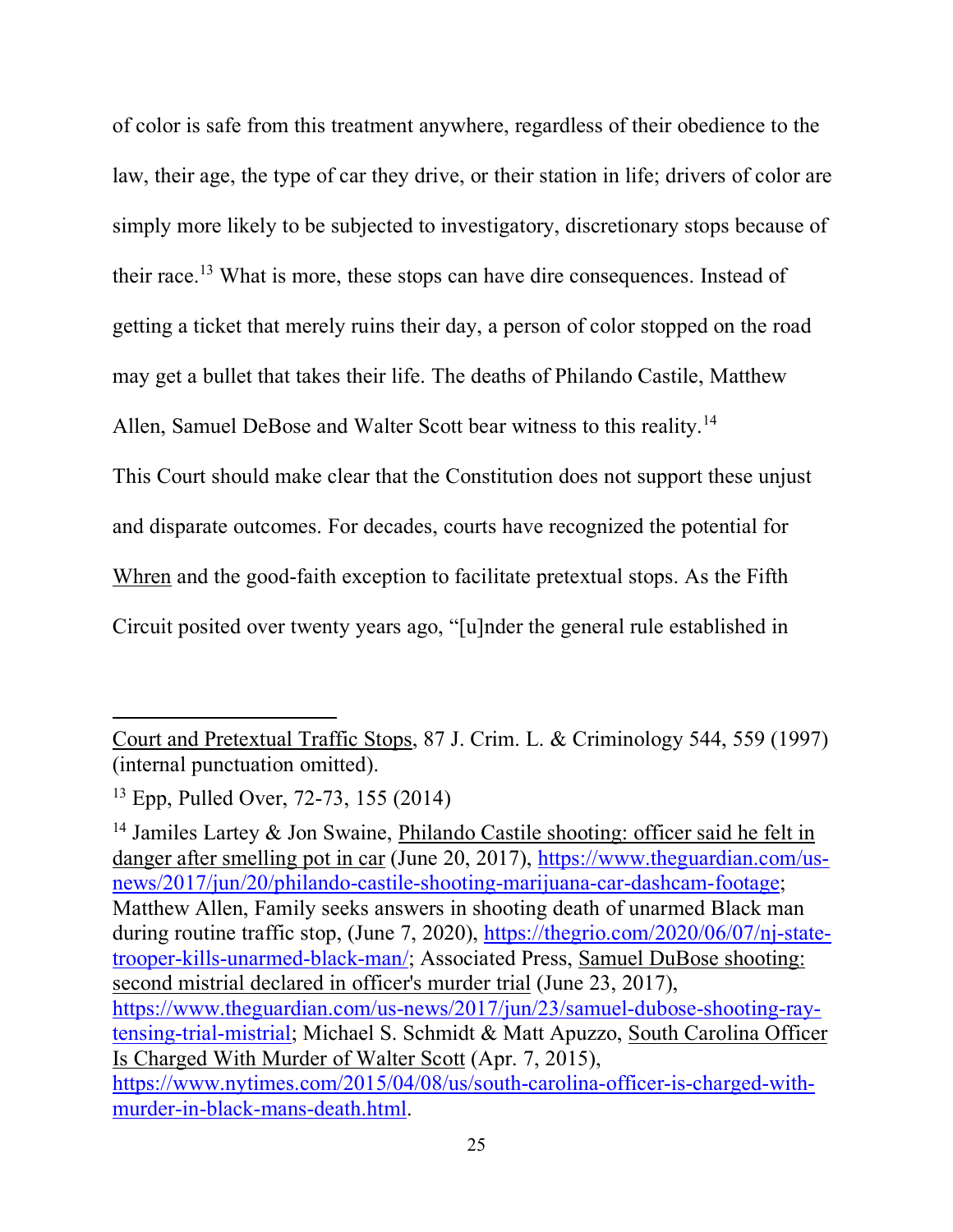Whren, a traffic infraction can justify a stop even where the police officer made the stop for a reason other than the occurrence of the traffic infraction. But if the officers are allowed to stop vehicles based upon their subjective belief that traffic laws have been violated even where no such violation has, in fact, occurred, the potential for abuse of traffic infractions as pretext for effecting stops seems boundless and the costs to privacy rights excessive." Lopez-Valdez, 178 F.3d at 289.

That is precisely the situation presented here, but now with the potentially new shelter of mistake-of-law. As society can no longer ignore the injustices such rules create, neither can this Court. By allowing law enforcement to use N.J.S.A. 39:3-33 to create a generalized reasonable suspicion, there is no basis upon which a person of color can actively refute racial animus or bias. Even if there is some indication that the officer's subjectivity was informed by racism, the vagueness of the statute can be deployed as a shield as surely as it has already been deployed as a sword, and allow in tainted evidence.